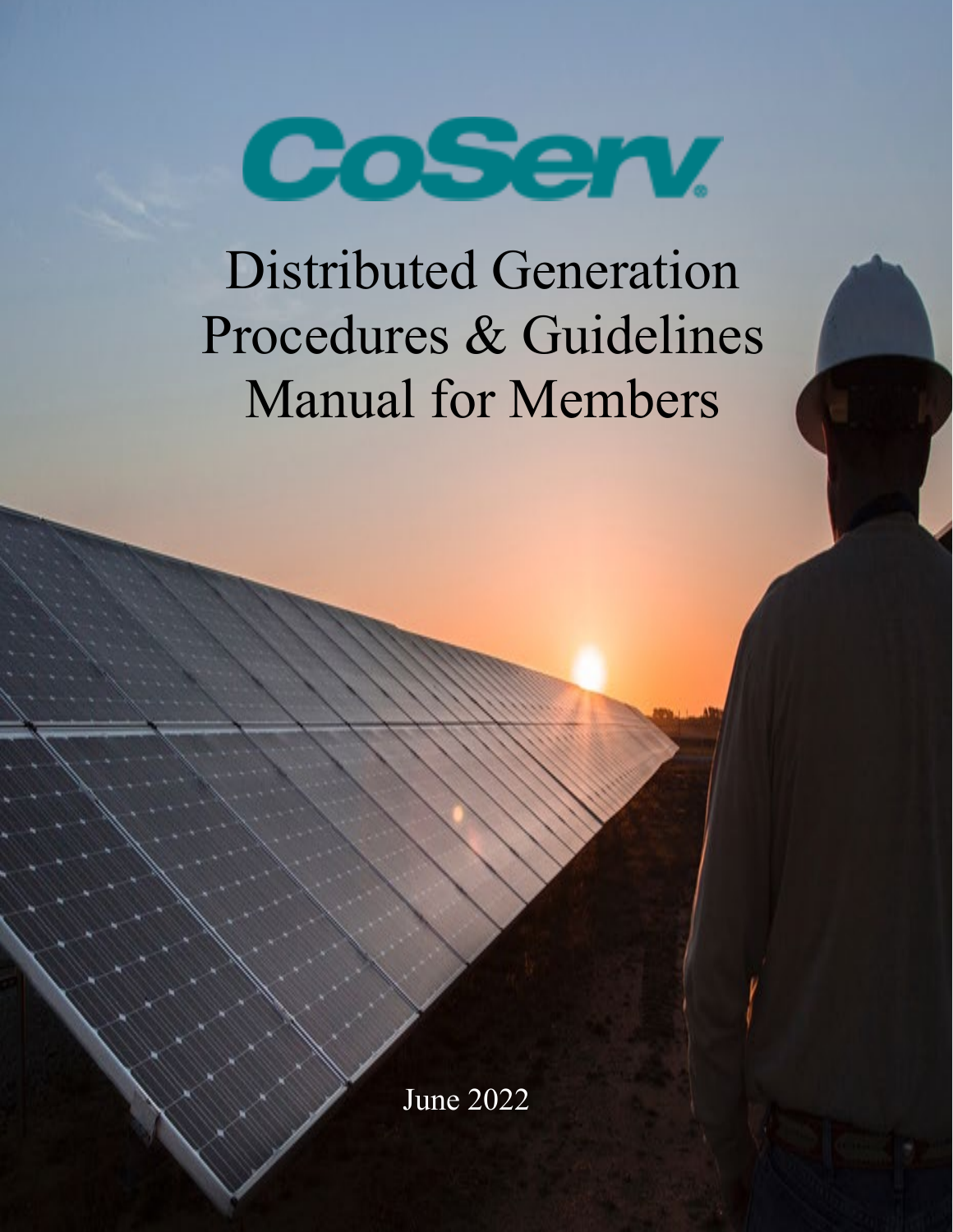# **TABLE OF CONTENTS**

| I. DETERMINE THE CATEGORY OF DISTRIBUTED GENERATION FACILITY 4<br>(2)<br>5)                                                |  |
|----------------------------------------------------------------------------------------------------------------------------|--|
| 1)<br>(2)                                                                                                                  |  |
| III. COOPERATIVE AND POWER SUPPLIER REVIEW PROCESS 6                                                                       |  |
| IV. SALES TO AND PURCHASES FROM A DG INSTALLATION<br>3) For QF > 50 kW & < 10 MW where the Member desires to export power8 |  |
| V. MEMBER'S RESPONSIBILITY PRIOR TO OPERATION  8<br>6)                                                                     |  |
| VI. REFUSAL TO INTERCONNECT SERVICE OR DISCONNECTION OF                                                                    |  |
| 2)<br>3)<br>4)<br>5)<br>6)<br>7)<br>8)<br>9)                                                                               |  |

# EXHIBITS:

APPLICATION FOR OPERATION OF CUSTOMER-OWNED GENERATION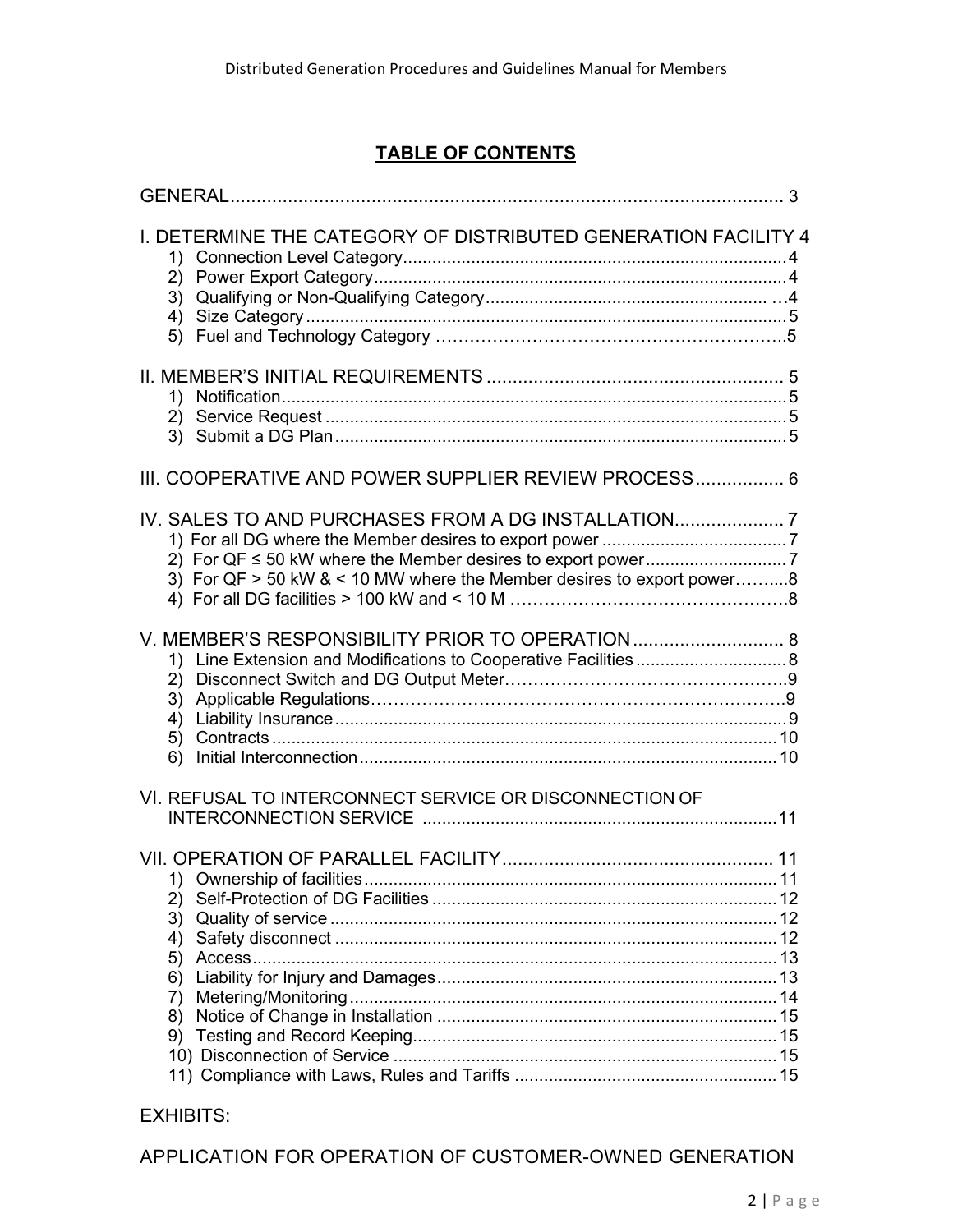# **GENERAL**

<span id="page-2-0"></span>In order to receive service from Denton County Electric Cooperative, Inc., d/b/a CoServ Electric (Cooperative), a customer must become a "Member" of the Cooperative. Throughout this manual, customers will be referred to as "Members." For more information about the Cooperative membership application process, including any applicable membership fees or deposits, contact the Cooperative to request new Member information.

It is the intent of the Cooperative to allow Members to install Distributed Generation (DG), provided the Member's DG facility does not adversely affect the Cooperative or other Members of the Cooperative. The Member must conduct his/her own analysis to determine the economic benefit of DG operation for that Member.

A DG facility that is not connected to the Cooperative's system in any way is known as "stand-alone" or "isolated" DG. The Member may operate a DG facility in stand-alone or isolated fashion as long as such DG facility does not adversely affect the Cooperative's system. A DG facility connected in any way to the Cooperative's system shall be considered as operating in "parallel." For purposes of this Manual, a DG facility is considered operating in "parallel" anytime it is connected to the Cooperative's system in any way, even if the Member does not intend to export power. All provisions of this Manual shall apply to parallel operation of DG facilities as so defined.

This Manual is not a complete description or listing of all laws, ordinances, rules and regulations related to Distributed Generation, nor is this Manual intended to be an installation or safety manual. The Member requesting to interconnect a DG facility to the Cooperative's system is responsible for and must follow, in addition to all provisions of this Manual, the Cooperative's rules and regulations and tariffs for electric service, the Cooperative's line extension policy(ies), the policies and procedures of the Cooperative's power supplier(s) (Power Supplier) where applicable, the policies and procedures of the Cooperative's transmission service provider where applicable, the current *National Electric Code*, the current *IEEE 1547 Standard for Interconnection and Interoperability of Distributed Energy Resources with Associated Electric Power Systems Interfaces* (the IEEE 1547 Standard) (a copy of the IEEE 1547 Standard is on file at the Cooperative for inspection along with additional information so the Member may obtain his/her own copy), other applicable IEEE standards, applicable ANSI standards, including ANSI C84.1 Range A and any other applicable governmental and regulatory laws, rules, ordinances or requirements. All legal, technical, financial, etc. requirements in the following sections of this Manual must be met prior to interconnection of the DG facility to the Cooperative's system. (*Note: "current" as used in the above paragraph and throughout this Manual shall mean the most recent edition of the applicable standard, guideline, or statute at the time the DG facility is installed or other applicable time.)*

A Member may serve all load behind the meter at the location serving the DG facility but shall not be allowed to serve multiple meters, multiple consuming facilities or multiple Members with a single DG facility or under a single DG application without prior approval by the Cooperative.

Kilowatts (kW) as used in this manual refer to kilowatts of direct current (DC) capacity (i.e., kW-DC) for photovoltaic (PV) systems of 50 kW or smaller. For all references to PV systems larger than 50 kW and for all other technologies, kW refers to alternating current (AC) capacity (i.e., kW-AC). Megawatts (MW) as used in this manual refers to MW-AC.

DG facilities larger than 10 megawatts (MW) are not covered by this Manual and will be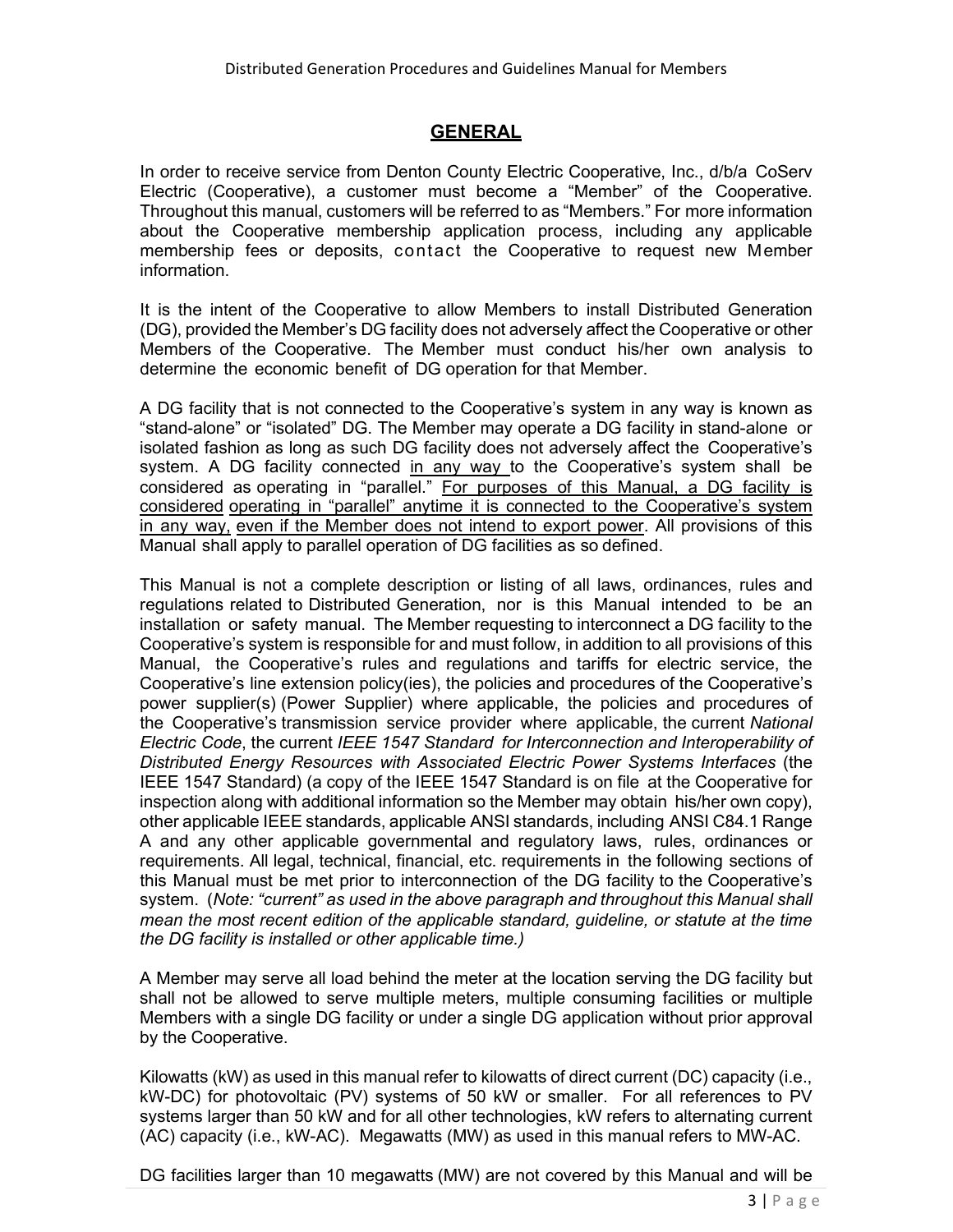considered by the Cooperative on a case-by-case basis.

## **I. DETERMINE THE CATEGORY OF DISTRIBUTED GENERATION FACILITY**

- 1) Connection Level Category
	- a) Connected to the Cooperative's system The Member requests and/or the Member's DG facility requires connection to the Cooperative's system. All provisions of this manual cover this category.
	- b) Connected to the Cooperative's Power Supplier's system The Member requests and/or the Member's DG facility requires connection to the Cooperative's Power Supplier's transmission system and/or substations. This manual does NOT cover this category.
- 2) Power Export Category
	- a) Isolated

The Member operates a DG facility that is not connected in any way to the Cooperative's system.

- b) Parallel with No Power Export The Member operates a DG facility that is connected in any way to the Cooperative's system but with no intention to export power.
- c) Parallel for Both Consumption and Export The Member operates a DG facility that is connected in any way to the Cooperative's system designed primarily to serve the Member's own load but with the intention to occasionally or intermittently export excess power.
- d) Parallel for Export Only The Member operates a DG facility that is connected in any way to the Cooperative's system designed primarily with the intention to export power.
- 3) Qualifying or Non-Qualifying Category
	- a) Qualifying Facilities (QF) are defined by the Public Utility Regulatory Policies Act of 1978 (PURPA). Refer to CFR Title18, Subchapter K, Part 292.
	- b) The distinction between QF and Non-Qualifying Facilities (NQF) mainly deals with fuel use.
		- (1) In general, a QF must have as its primary energy source biomass, waste, renewable resources, geothermal resources or any combination. See PURPA for a full description.
		- (2) DG facilities not designated as QF under the provisions of PURPA will be considered NQF by the Cooperative.
	- c) The Cooperative shall provide interconnection for a DG facility that that is a QF to Members, subject to the provisions of this Manual and all other applicable rules and regulations.
	- d) The Cooperative shall purchase power from a Member with a DG facility that is a QF, subject to the provisions of this policy and other applicable rules and regulations.
	- e) The Cooperative may purchase power from a Member with a DG facility that is an NQF. However, if the Member's DG facility is an NQF, then the Cooperative may, at its sole discretion, not allow the interconnection of the Member's DG facility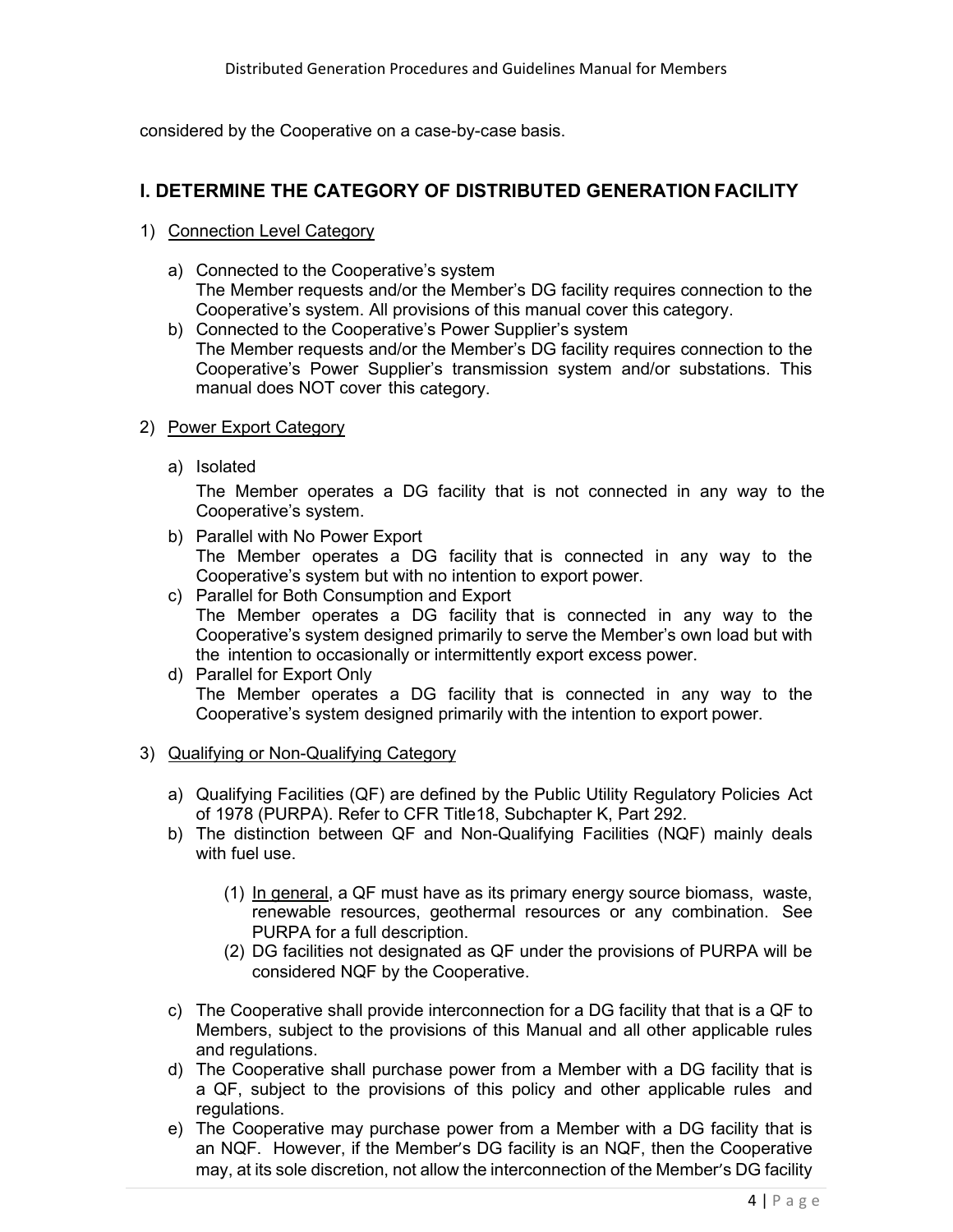and/or elect not to purchase power from the Member.

- 4) Size Category
	- a) Facilities 50 kW and smaller

Facilities  $\leq$  50 kW of connected generation will be placed in this size category unless the Member requests connection under the > 50 kW size category.

b) Facilities above 50 kW and less than or equal to 10 MW

Facilities > 50 kW and up to 10 MW of connected generation will be placed in this size category. Facilities  $\leq 50$  kW may be placed in this size category if so requested by the Member.

c) Facilities above 10 MW of connected generation not considered under this manual

#### 5) Fuel and Technology Category

- a) Solar Photovoltaic (PV)
- b) Solar Other
- c) Wind Turbine
- d) Natural Gas Reciprocating Engine
- e) Natural Gas Microturbine
- f) Diesel Reciprocating Engine
- g) Gasoline Reciprocating Engine
- h) Landfill Gas Reciprocating Engine
- i) Landfill Gas Other
- j) Battery
- k) Stand-By or Portable Generator
- l) Other Fuel

### <span id="page-4-0"></span>**II. MEMBER'S INITIAL REQUIREMENTS**

- 1) Notification
	- a) The Member must meet all the Cooperative's membership and service requirements in addition to the requirements in the Manual.
	- b) Anyone owning or operating a DG facility in parallel with the Cooperative's system must notify the Cooperative of the existence, location and category of the DG facility.
- 2) Service Request
	- a) In advance of request for an interconnection, the Member must complete and submit to the Cooperative the "Application for Operation of Customer-Owned Generation," in the form attached to this Manual.
	- b) A separate application must be submitted for each installation.
- 3) Submit a DG Plan
	- a) As a part of the application, the Member shall submit a plan detailing the electrical design, one-line diagram, interconnection requirements, system size, and operational plans (including expected days and times of operation) for the DG facility (the "DG plan"). At any time during the review process, the Cooperative may require additional information including a requirement that the DG plan be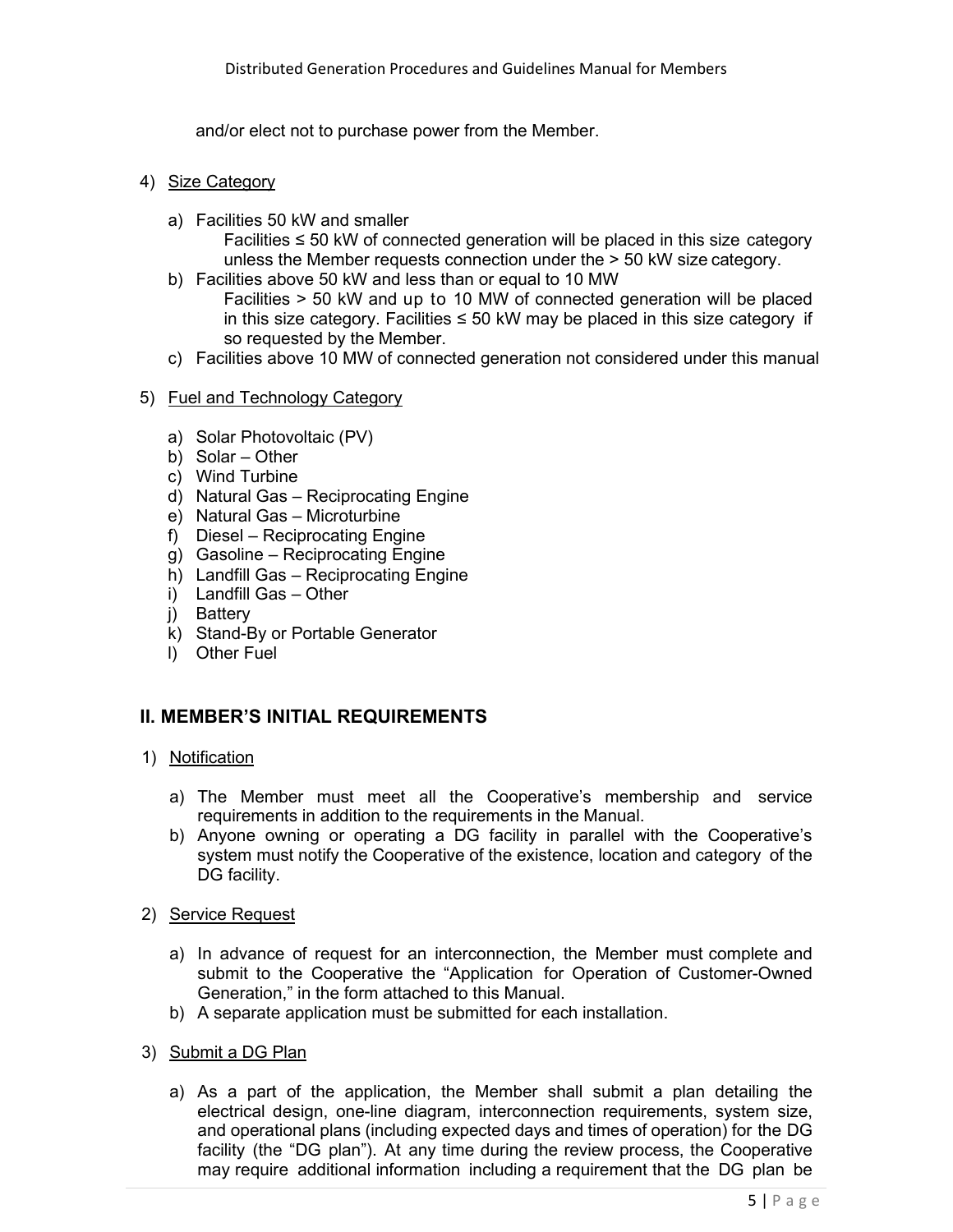prepared by a Professional Engineer registered in the state of Texas.

b) In the case of DG facilities (i) to be operated in parallel with the Cooperative's system, (ii) with no intention to export power to the Cooperative and (iii) that are of standard design and intended entirely as an emergency or back-up power supply for the facility, the Cooperative may, at its sole discretion, waive the application fee.

| DG System Nominal<br>Capacity (Connected Load)* | <b>Application Fee</b>     | Additional<br><b>Engineering Fee</b> |  |
|-------------------------------------------------|----------------------------|--------------------------------------|--|
| $<$ 1kW to 50 kW                                | \$25                       | As Required                          |  |
| Over 50 kW to 100 kW                            | \$100                      | As Required                          |  |
| Over 100 kW to 1 MW                             | \$200                      | As Required                          |  |
| Over 1 MW to 10 MW                              | \$1,000                    | As Required                          |  |
| > 10 MW                                         | Not covered by this manual |                                      |  |

\* Kilowatts (kW) as used in this manual refer to kilowatts of direct current (DC) capacity (i.e., kW-DC) for photovoltaic (PV) systems of 50 kW or smaller. For all references to PV systems larger than 50 kW and for all other technologies, kW refers to alternating current (AC) capacity (i.e., kW-AC). Megawatts (MW) as used in this manual refers to MW-AC.

# <span id="page-5-0"></span>**III. COOPERATIVE AND POWER SUPPLIER REVIEW PROCESS**

### 1) Plan Review Process

- a) The Cooperative and its Power Supplier, if requested by the Cooperative, will review the Member's application and accompanying documents, including but not limited to, one-line diagram, plans, specifications, and other information provided and will return an interconnection approval or disapproval together with any applicable analysis to the Member within the following timeframes after receipt of final plans and specifications and any additional information required by the Cooperative:
	- DG Facilities up to 20 kW in size: 15 business days.
	- DG Facilities larger than 20 kW and up to 100 kW: 30 business days.
	- DG Facilities larger than 100 kW: 45 business days.
- b) Technical review shall be consistent with guidelines established by the current *National Electric Code* and *IEEE 1547 Standard.* The Member may be required by the Cooperative to provide proof that their DG Facilities have been tested and certified by applicable IEEE guidelines.
- c) If corrections or changes to the plans, specifications and other information are to be made by the Member, the approval period specified above may be reinitialized after such changes or corrections are provided to the Cooperative. In addition, any changes to the site or project requiring new analysis by the Cooperative may require additional cost and a new DG plan. Any additional cost will be determined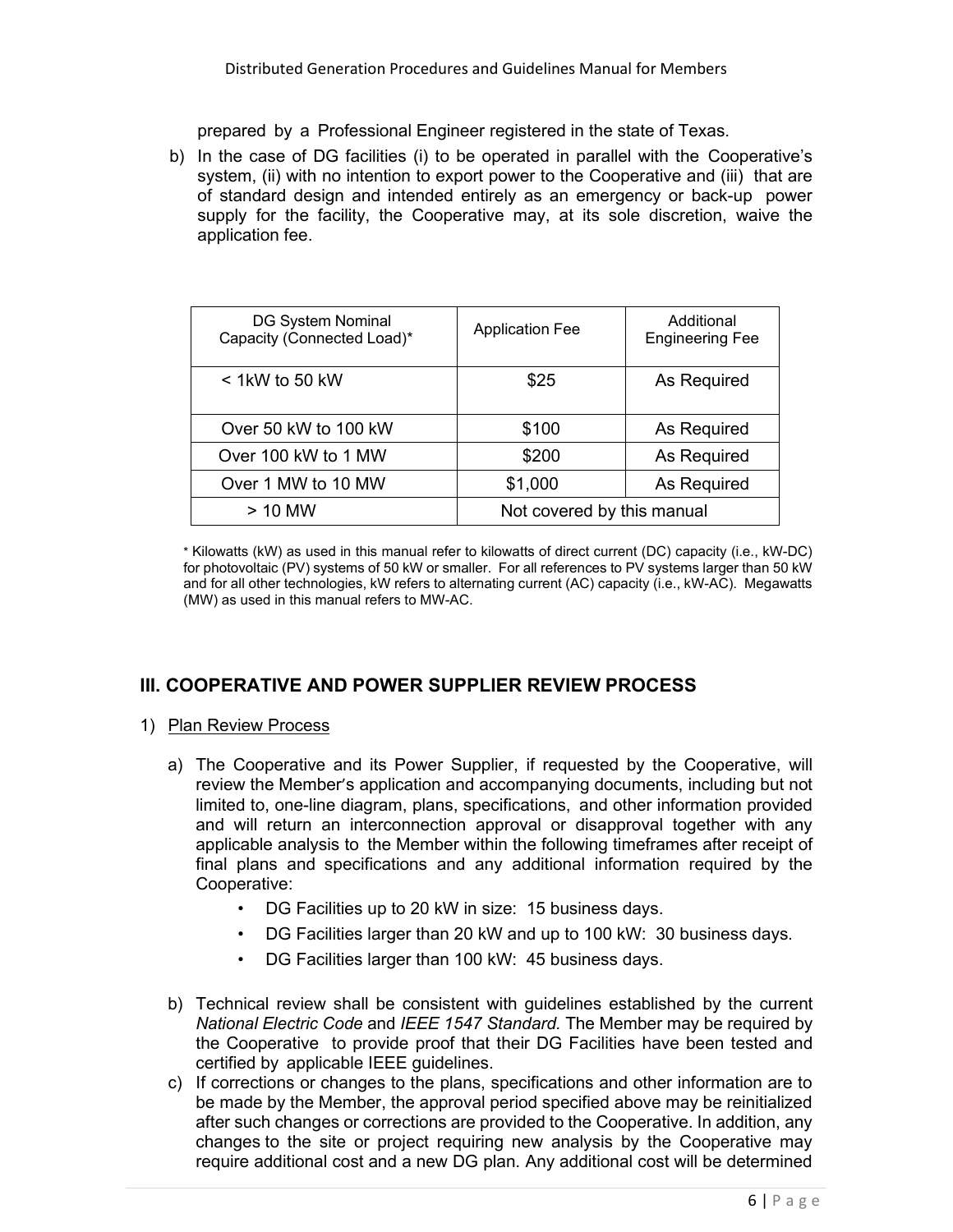by the Cooperative and shall be paid by the Member.

- d) The Member acknowledges and agrees that any review or acceptance of such plans, specifications and other information by the Cooperative and/or its Power Supplier shall not impose any liability on the Cooperative and/or its Power Supplier and does not guarantee the adequacy of the Member's equipment or DG facility to perform its intended function. The Cooperative and its Power Supplier disclaim any expertise or special knowledge relating to the design or performance of DG installations and does not warrant the efficiency, cost-effectiveness, safety, durability, or reliability of such DG installations.
- e) Should it become necessary at any time for the Cooperative and/or its Power Supplier to modify electric delivery systems in order to serve the Member's DG facilities and/or purchase or continue to purchase the output of the Member's DG facilities, or because the quality of the power provided by the Member's DG facilities adversely affects the Cooperative's and/or its Power Supplier's delivery system, the cost of such modifications shall be borne, in advance, by the Member to the Cooperative and/or its Power Supplier(s).

# **IV. SALES TO AND PURCHASES FROM A DG FACILITY**

- 1) For all DG where the Member desires to export power
	- a) The Member shall sign a Member Interconnection Information and Agreement in the form provided by the Cooperative.
	- b) All accounts with installed DG facilities shall be billed under one of the Cooperative's existing rate tariffs.
	- c) All sales of electric power and energy by the Cooperative to a Member shall be consistent with the applicable retail rate schedule established by the Cooperative as if there were no DG installation at the Member's premises, including any charges in the Cooperative's DG tariff.
	- d) The Member shall pay all rates and charges so listed.
	- e) Neither the Cooperative nor its Power Supplier is under any obligation to purchase power from an NQF.
	- f) All self-generated energy that is not exported to the Cooperative's system must be consumed on-site. No wheeling of self-generated energy from one site to another site is permitted, except as provided in subparts (1) and (2) below:
		- (1) A Member who desires to export power for financial settlement must request it in accordance with Section 202.19 Generation Export Service of the Cooperative's Tariff for Electric Service (Tariff).
		- (2) The Member shall be subject to any market charges related to the Member's DG facility, including but not limited to scheduling, dispatching and energy imbalance.
	- g) In addition to all other charges, the Cooperative may bill the Member for any additional facilities charges incurred by the Cooperative in order to facilitate the installation and/or operation of the Member's DG facility.
- 2) For DG  $\leq$  50 kW where the Member desires to export power:
	- a) The Cooperative may bill a Member with DG facilities an additional monthly Distributed Generation customer charge.
	- b) For power produced in excess of on-site requirements, the Member shall be compensated by netting the Member's kWh generation against the Member's kWh consumption, referred to as "net metering." The Cooperative shall bill the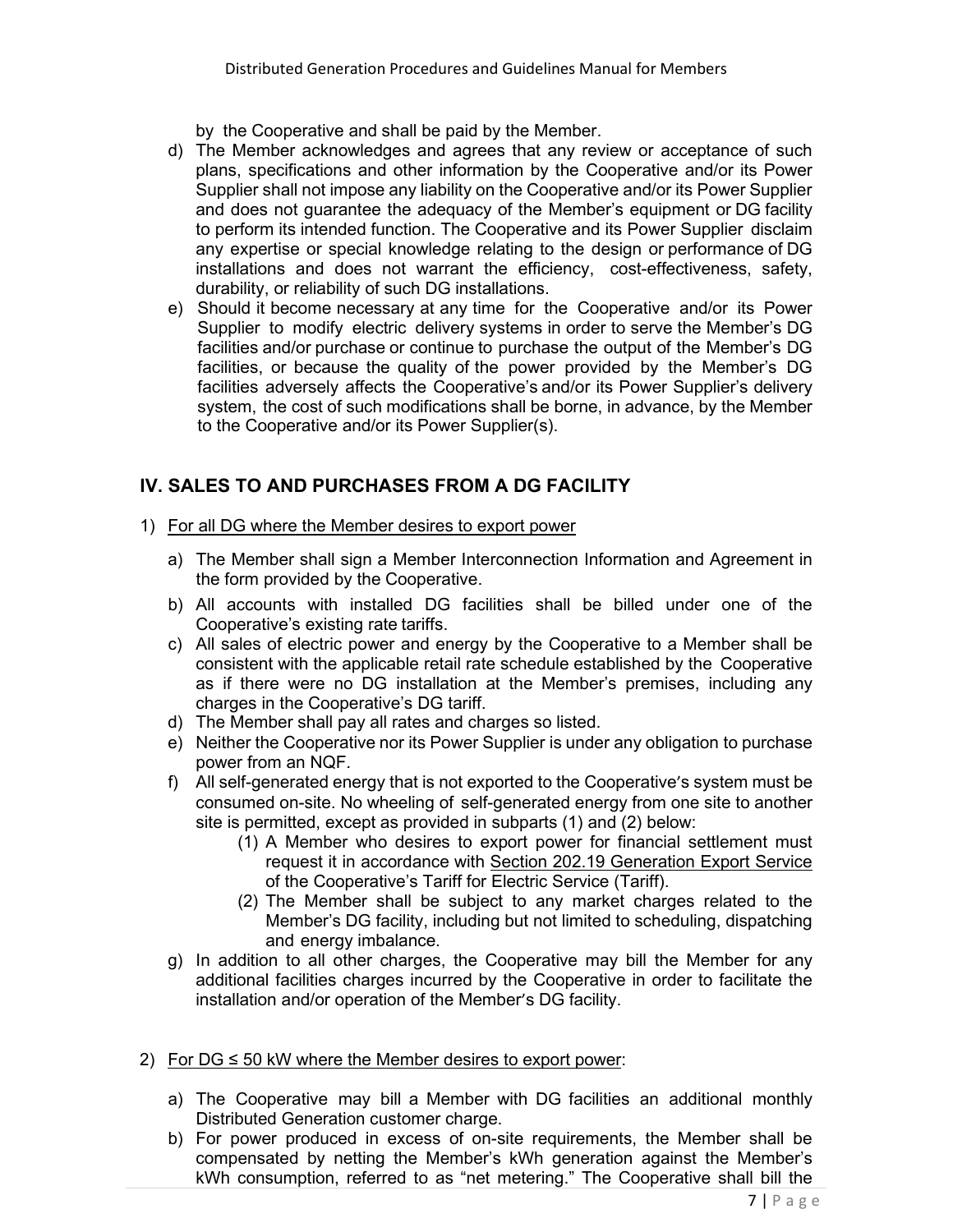Member for the excess energy supplied by the Cooperative over and above the energy supplied by the Member during each billing period according to the Cooperative's applicable retail rate schedule.

- c) When the energy supplied by the Member exceeds the energy supplied by the Cooperative over an entire billing period, the monthly customer charge specified in the Tariff and/or minimum bill of the retail rate schedule shall be billed by the Cooperative in addition to the monthly DG customer charge, and the excess energy shall be provided at no charge to the Cooperative.
- d) The Cooperative may, at its sole discretion, purchase power from an NQF as described in this section.
- 3) For DG > 50 kW and < 10 MW where the Member desires to export power:
	- a) The Cooperative may bill a Member with DG facilities an additional monthly Distributed Generation customer charge.
	- b) No net metering shall be used. The type of metering to be used shall be specified at the sole discretion of the Cooperative. The metering shall provide data so the Cooperative can determine within each billing period the energy consumed by the Member and the energy produced by the Member.
	- c) At the sole discretion of the Cooperative, an approved load profile meter may be required which can be remotely read by the Cooperative through an approved communications link. Otherwise, the meter shall be read monthly by Cooperative personnel and the Member shall be billed for the additional cost of reading the meter.
	- d) The Cooperative shall bill the Member for the full energy from the Cooperative's system used by the Member during each billing period according to the Cooperative's applicable retail rate schedule.
	- e) The Cooperative may pay the Member on a monthly basis for the energy supplied by the Member to the Cooperative. The rate paid by the Cooperative to the Member shall be the Cooperative's avoided cost of wholesale power as defined in the Cooperative's tariffs. A purchase agreement must be in place between the Cooperative and the Member.
	- f) A Member who desires to export power for financial settlement must request it in accordance with Section 202.19 Generation Export Service of the Tariff.
	- g) The Cooperative may, at its sole discretion, purchase power from an NQF as described in this section.
- 4) The Cooperative shall not be required to make any purchases that will cause the Cooperative to no longer be in compliance with any applicable contracts or all-power contract requirements with its Power Supplier(s).

## <span id="page-7-0"></span>**V. MEMBER'S RESPONSIBILITY PRIOR TO OPERATION**

- 1) Line Extension and Modifications to Cooperative Facilities
	- a) As a part of the interconnection analysis performed by the Cooperative, if applicable, the Member shall be provided with an estimate of any line extension or other cost to be incurred in providing electric delivery service to the Member's DG facility.
	- b) Notwithstanding the Cooperative's line extension policy, the full cost of the construction of any transmission, substation, distribution, transformation, metering, protective, or other facilities or equipment which, at the sole discretion of the Cooperative and/or its Power Supplier, is required to serve the Member's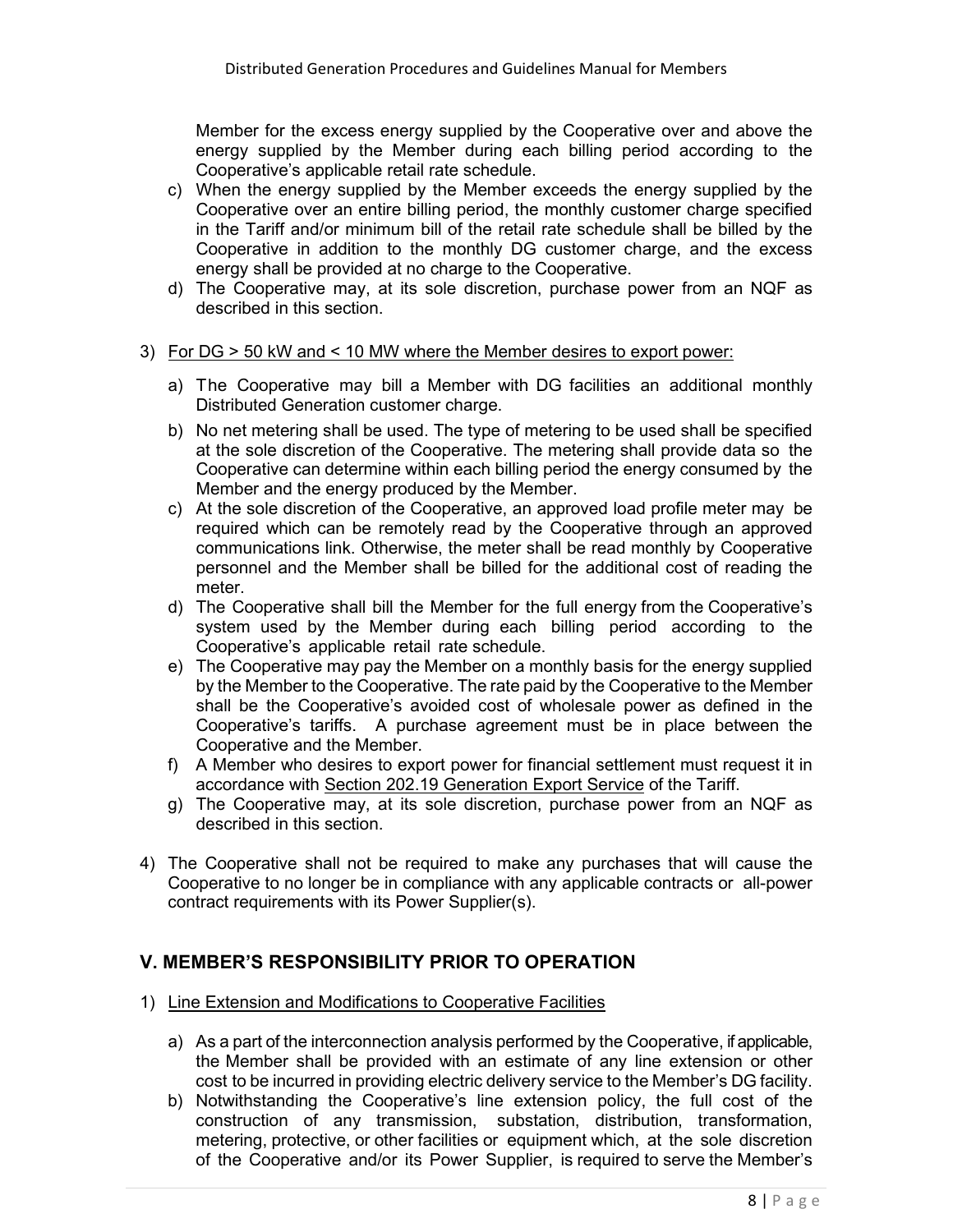DG facility, shall be borne, in advance, by the Member.

- c) In the event it is necessary at the time of initial interconnection or at some future time for the Cooperative and/or its Power Supplier to modify electric delivery systems in order to serve the Member's DG facilities and/or purchase or continue to purchase the Member's output, or because the quality of the power provided by the Member's DG adversely affects the Cooperative and/or its Power Supplier's delivery system, the Member shall reimburse the Cooperative and/or its Power Supplier for all costs of modifications required for the interconnection of the Member's DG facilities.
- d) In the event the Cooperative at any time changes primary voltage of facilities serving the DG facility such that metering equipment, transformers and/or any other Member-owned equipment must be changed to continue receiving service at the new primary voltage level, the full cost of the change shall be borne by the Member.

### 2) Disconnect Switch and DG Output Meter

- a) In all cases, the Member shall bear the full cost of the installation of a visible load break disconnect switch by and to the sole specification of the Cooperative. The switch will be readily accessible to Cooperative personnel and of a type that can be secured in an open position by a Cooperative lock.
	- (1) When the DG is used for backup power only, a break before make transition is required to avoid back feed. A visible load break disconnect switch is preferred but not required pending evaluation of the member's proposed configuration and equipment selection
- b) At the Cooperative's request, the Member shall bear the full cost of a standard meter socket for a meter to be installed and measure the full output of the DG system. The meter itself shall be paid for and be installed by the Cooperative in order to monitor the total output of the DG system.
- 3) Applicable Regulations

The DG facility shall be installed and operated subject to and in accordance with the terms and conditions set forth in the Cooperative's rules, regulations, bylaws, rates and tariffs, as amended as needed, and, if applicable, approved by the Cooperative's board of directors, which are incorporated herein by reference, and in compliance with all applicable federal, state and local laws, regulations, zoning codes, building codes, safety rules, environmental restrictions, ordinances and regulations, including without limitation, the current IEEE 1547 Standard, applicable ANSI standards, including ANSI C84.1 Range A, Electric Reliability Council of Texas (ERCOT) Independent System Operator (ISO) directives and ERCOT guidelines, and in accordance with prudent industry standard engineering practices.

- 4) Liability Insurance
	- a) Facilities 50 kW and smaller (1) Not Required
	- b) Facilities larger than 50 kW
		- (1) Prior to interconnection, the Member shall provide a certificate of insurance showing satisfactory liability insurance including, but not limited to,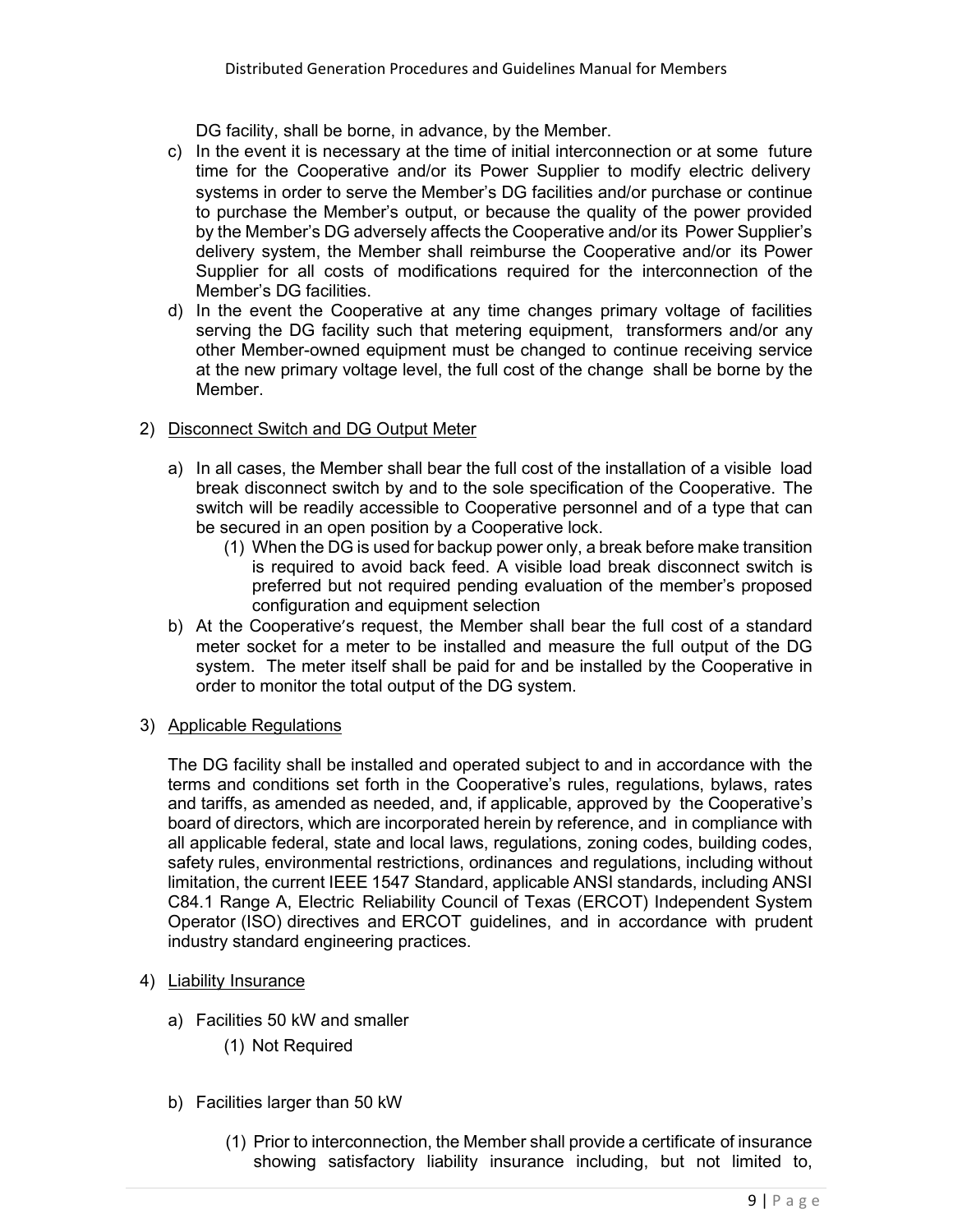contractual liability insurance covering indemnity agreements which insures the Member against all claims for property damage and for personal injury or death arising out of, resulting from, or in any manner connected with the installation, operation and maintenance of the Member's generating equipment. The Cooperative may require that it be named as an additional insured on such liability insurance.

- (2) The amount of such insurance coverage shall be not less than \$1,000,000 per occurrence. The amount of such coverage and the type of insurance coverage required shall be acceptable to the Cooperative and may be amended as needed by the Cooperative at the sole discretion of the Cooperative.
- (3) The certificate shall provide that the insurance policy may not be changed or canceled during its term without thirty days written notice to the Cooperative. The term of the insurance shall be coincident with the term of the interconnection contract or shall be specified to renew throughout the length of the interconnection contract.
- (4) The Member shall provide proof of such insurance to the Cooperative on an annual basis and/or upon request.

## 5) Contracts

- a) ≤ 50kW: Member Interconnection Information and Agreement shall be signed prior to the Cooperative accepting the DG connection.
- b) > 50 kW and <10 MW: Member Interconnection Information and Agreement The Member shall sign and deliver to the Cooperative an interconnection agreement in form and substance acceptable to the Cooperative.
- c) > 10 MW: Not covered in this Manual.
- d) Energy Purchase Agreement (where the Member with a QF desires to deliver power or, in the case of a Member with an NQF, the Cooperative agrees to purchase power)
	- $(1) \le 50$  kW: Net Metering, as outlined in the Cooperative's tariffs. No Energy Purchase Agreement required.
	- $(2)$  > 50 kW and < 10 MW: As outlined in the Cooperative's tariffs. Energy Purchase Agreement between Member and Cooperative is required.
	- (3) > 10 MW: Not covered in this Manual.

### 6) Initial Interconnection

- a) Upon satisfactory completion of the review process and execution of required agreements as outlined in this Manual, the Cooperative shall begin installation of the interconnection of DG facilities. The interconnection shall be completed as soon as practical after completion of the review process and execution of the necessary agreements/contracts. After completion of interconnection requirements and prior to initiation of service, the Cooperative shall conduct a final inspection of the facilities and interconnection to the Cooperative's system. Upon satisfactory final inspection, the Cooperative shall initiate service to the Member.
- b) The Cooperative's review process and final inspection is intended as a means to safeguard the Cooperative's facilities and personnel. The Member acknowledges and agrees that any review or acceptance of such plans, specifications and other information by the Cooperative and/or its Power Supplier shall not impose any liability on the Cooperative and/or its Power Supplier and does not guarantee the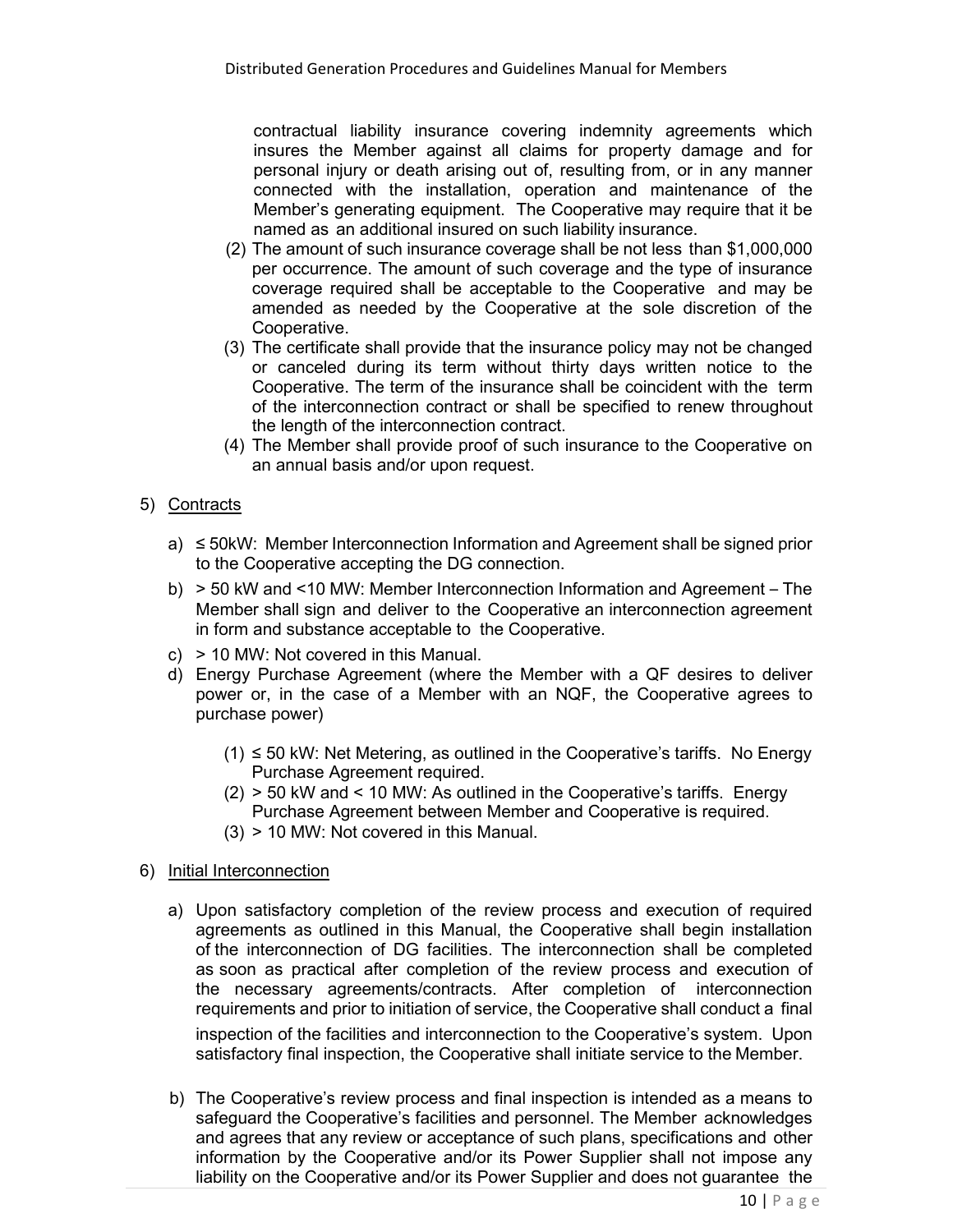adequacy of the Member's equipment or DG facility to perform its intended function. The Cooperative and its Power Supplier disclaims any expertise or special knowledge relating to the design or performance of generating installations and does not warrant the efficiency, cost-effectiveness, safety, durability, or reliability of such DG installations.

### <span id="page-10-0"></span>**VI. REFUSAL TO INTERCONNECT SERVICE OR DISCONNECTION OF INTERCONNECTION SERVICE**

The Cooperative may, at its sole discretion, prevent the interconnection or disconnect an existing interconnection of DG facilities due to reasons such as safety concerns, reliability issues, power quality issues, breach of Cooperative's meter seal, breach of interconnection contract or any other reasonable issue. Any disconnection may be without prior notice.

## <span id="page-10-1"></span>**VII. OPERATION OF PARALLEL FACILITY**

The purpose of this section is to outline the Cooperative's operational requirements for DG facilities operated in parallel with the Cooperative's system and is not intended to be a complete listing of all operational, regulatory, safety and other requirements.

- 1) Ownership of facilities
	- a) The Member shall own and be solely responsible for all expense, installation, maintenance and operation of all facilities, including all power generating facilities, at and beyond the point of delivery (i.e., on the Member's side of the billing meter) as defined in the Cooperative's tariffs. The only exception to this is the DG Output Meter(s) (see below).
	- b) At its sole discretion, the Cooperative may locate and install cooperative owned metering equipment (the DG Output Meter(s)) and transformers past the point of delivery. Such DG Output Meter(s) shall be used by the Cooperative to measure the full output of the DG facility. If installed, DG Output Meter(s) shall be installed, owned, and maintained solely by the Cooperative, with the exception that the Member shall be required to install the associated meter socket.

### 2) Self-Protection of DG Facilities

- a) The Member shall furnish, install, operate and maintain in good order and repair all equipment necessary for the safe operation of DG facilities operated in parallel with the Cooperative system.
- b) The Member's equipment shall have capability to both establish and maintain synchronism with the Cooperative system and to automatically disconnect and isolate the DG facility from the Cooperative system.
- c) The Member's DG facility shall be designed, installed and maintained to be selfprotected from normal and abnormal conditions on the Cooperative system including, but not limited to, overvoltage, undervoltage, overcurrent, frequency deviation, and faults. Self-protection will be compatible with all applicable Cooperative protection arrangements and operating policies.
- d) Additional protective devices and/or functions may be required by the Cooperative when, in the sole judgment of the Cooperative, the particular DG facility installation and/or the Cooperative system characteristics so warrant.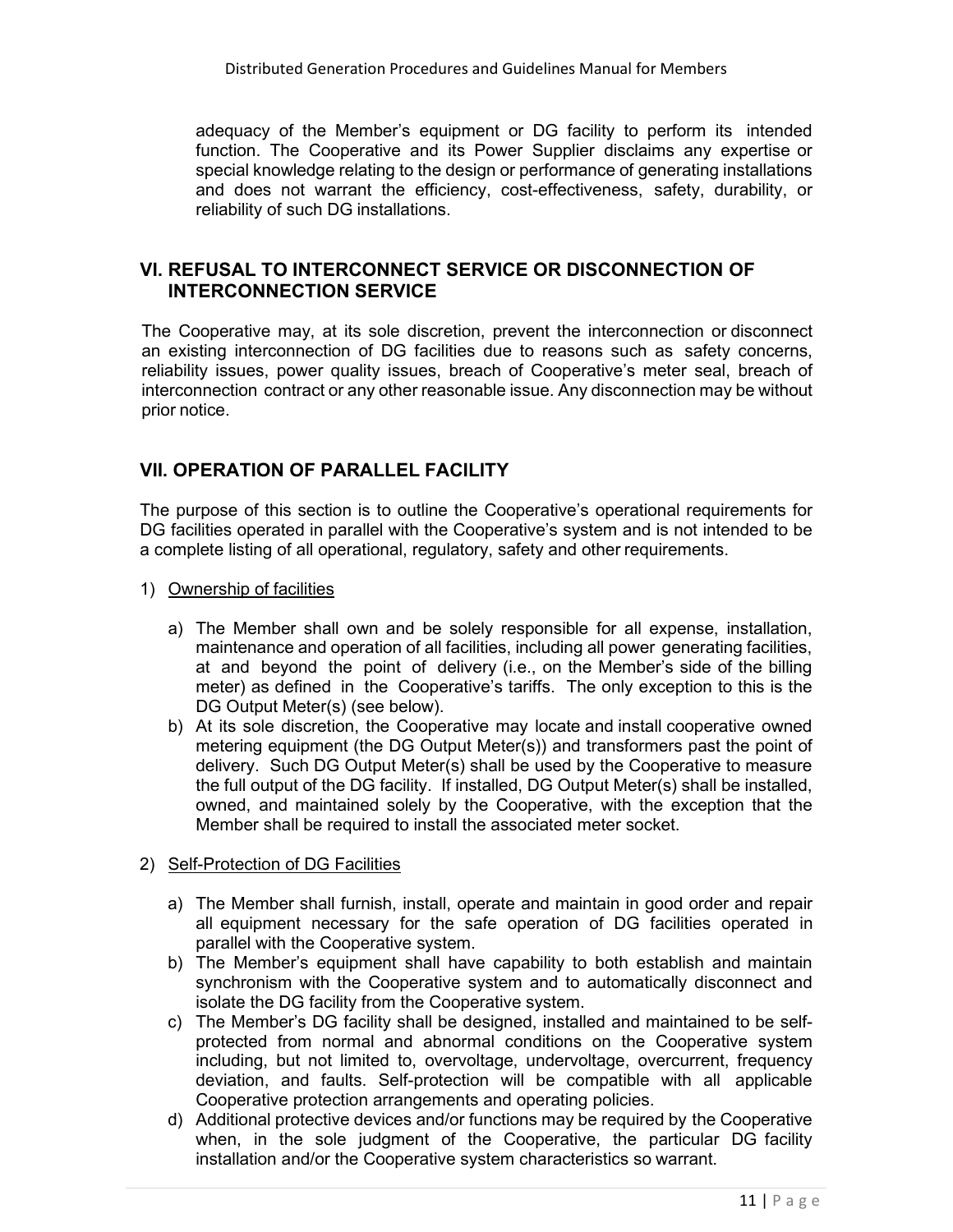### 3) Quality of service

- a) The Member's DG facility shall generate power at the nominal voltage of the Cooperative's system at the Member's delivery point as defined by ANSI C84.1 Range A.
- b) The Member's DG installation shall generate power at a frequency within the tolerances as defined by IEEE 1547.
- c) The Member's DG facility shall produce power at a minimum power factor of at least 95% or shall use power factor correction capacitors to ensure at least a 95% power factor.
- d) The Member's DG facility shall be in accordance with the power quality limits specified in IEEE 519.
- e) The overall quality of the power provided by the Member's DG facility including, but not limited to, the effects of harmonic distortion, voltage regulation, voltage flicker, switching surges and power factor, shall be such that the Cooperative system is not adversely affected in any manner.
- f) In the event that the adverse effects are caused in whole or in part by the Member's DG facility, the Member shall correct the cause of such effects within 30 days, reimburse the Cooperative for required correction, or be disconnected from the Cooperative system.

### 4) Safety Disconnect

- a) The Member shall install a visible load break disconnect switch at the Member's expense and to the Cooperative's specifications.
- b) The switch will be located so as to be readily accessible to Cooperative personnel in a location acceptable to both the Member and Cooperative.
- c) The switch shall be a type that can be secured in an open position by a lock owned by the Cooperative. If the Cooperative has locked the disconnect switch open, the Member shall not operate or close the disconnect switch.
- d) The Cooperative shall have the right to lock the switch open when, in the judgment of the Cooperative:
	- (1) It is necessary to maintain safe electrical operating and/or maintenance conditions,
	- (2) The Member's DG adversely affects the Cooperative system, or
	- (3) There is a system emergency or other abnormal operating condition warranting disconnection.
- e) The Cooperative reserves the right to operate the disconnect switch for the protection of the Cooperative system even if it affects the Member's DG facility. In the event the Cooperative opens and/or closes the disconnect switch:
	- (1) The Cooperative shall not be responsible for energization or restoration of parallel operation of the DG facility.
	- (2) The Cooperative shall make reasonable efforts to notify the Member.
- f) The Member shall not bypass the disconnect switch at any time for any reason.
- g) Signage may be placed by the Cooperative at the Member's expense and located at the disconnect indicating the purpose of the switch along with contact names and numbers of both the Member and the Cooperative.
- h) Members with DG facilities as defined in this Manual which are solely for the purpose of emergency backup or peak shaving without intent to export power shall not operate their DG facilities at any time unless disconnected from the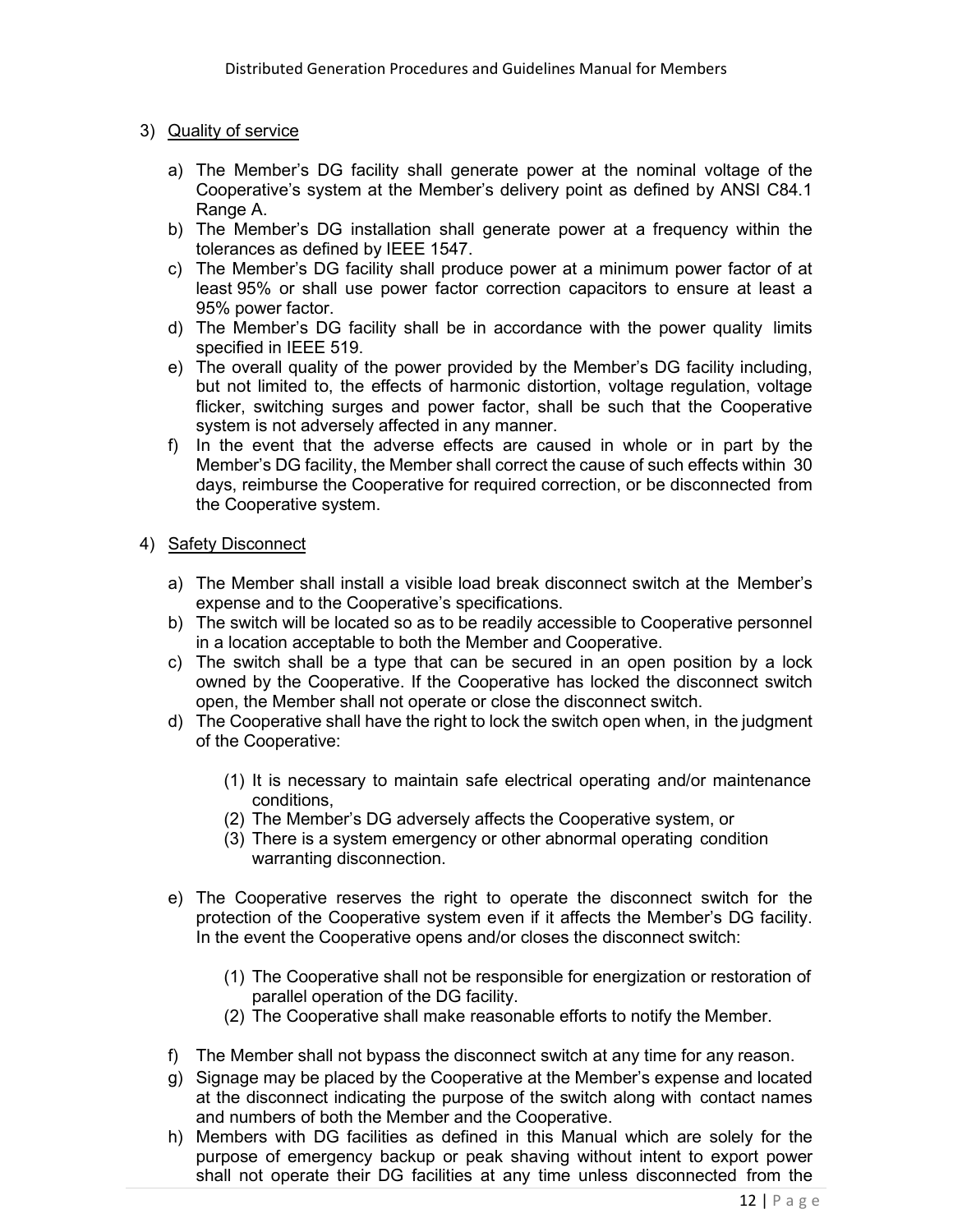Cooperative system. At its sole discretion, the Cooperative may require the Member to install at his/her own expense an interlocking switch for the purpose of ensuring the Member's facilities do not operate in parallel with the Cooperative's facilities.

i) Should the Cooperative lose power serving the Member's DG facilities for any reason, those Members with DG facilities shall not operate their DG facilities unless visibly disconnected from the Cooperative system.

#### 5) Access

- a) Persons authorized by the Cooperative shall have the right to enter the Member's property for purposes of testing, operating the disconnect switch, reading or testing all metering equipment, maintaining right-of-way or other DG facility equipment and/or Cooperative service requirement. Such entry onto the Member's property may be without notice.
- b) If the Member erects or maintains locked gates or other barriers, the Member shall furnish the Cooperative with convenient means to circumvent the barrier for full access for the above-mentioned reasons.

#### 6) Liability for Injury and Damages

- a) The Member assumes full responsibility for electric energy furnished at and past the point of interconnection and shall indemnify the Cooperative and/or its Power Supplier against and hold the Cooperative and/or its Power Supplier harmless from all claims for both injuries to persons, including death resulting therefrom, and damages to property occurring upon the premises owned or operated by the Member arising from electric power and energy delivered by the Cooperative or in any way arising directly or indirectly from the Member's DG facility.
- b) The Cooperative and/or its Power Supplier shall not be liable for either direct or consequential damages resulting from failures, interruptions, or voltage and waveform fluctuations occasioned by causes reasonably beyond the control of the Cooperative and/or its Power Supplier including, but not limited to, acts of God or public enemy, sabotage and/or vandalism, accidents, fire, explosion, labor troubles, strikes, order of any court or judge granted in any bona fide adverse legal proceeding or action, or any order of any commission, tribunal or governmental authority having jurisdiction. ALL PROVISIONS governmental authority having jurisdiction. ALL PROVISIONS NOTWITHSTANDING, IN NO EVENT SHALL THE COOPERATIVE BE LIABLE TO THE MEMBER FOR ANY INTEREST, LOSS OF ANTICIPATED REVENUE, EARNINGS, PROFITS, OR INCREASED EXPENSE OF OPERATIONS, LOSS BY REASON OF SHUTDOWN OR NON-OPERATION OF MEMBER'S PREMISES OR FACILITIES FOR ANY INDIRECT, INCIDENTAL, OR CONSEQUENTIAL, PUNITIVE OR EXEMPLARY DAMAGES ARISING OUT OF OR RELATED, IN WHOLE OR PART, TO THIS AGREEMENT. The Cooperative shall not be liable in any event for consequential damages.
- c) The Member is solely responsible for insuring his/her facility complies with all applicable regulations including, but not limited to, laws, regulations, ordinances, Cooperative and Cooperative's Power Supplier tariffs, policies and directives, and ERCOT rules, policies and directives.
- 7) Metering/Monitoring
	- a) The Cooperative shall specify, install and own all metering equipment, including both billing meter(s) and DG Output Meter(s).
	- b) Facilities ≤ 50 kW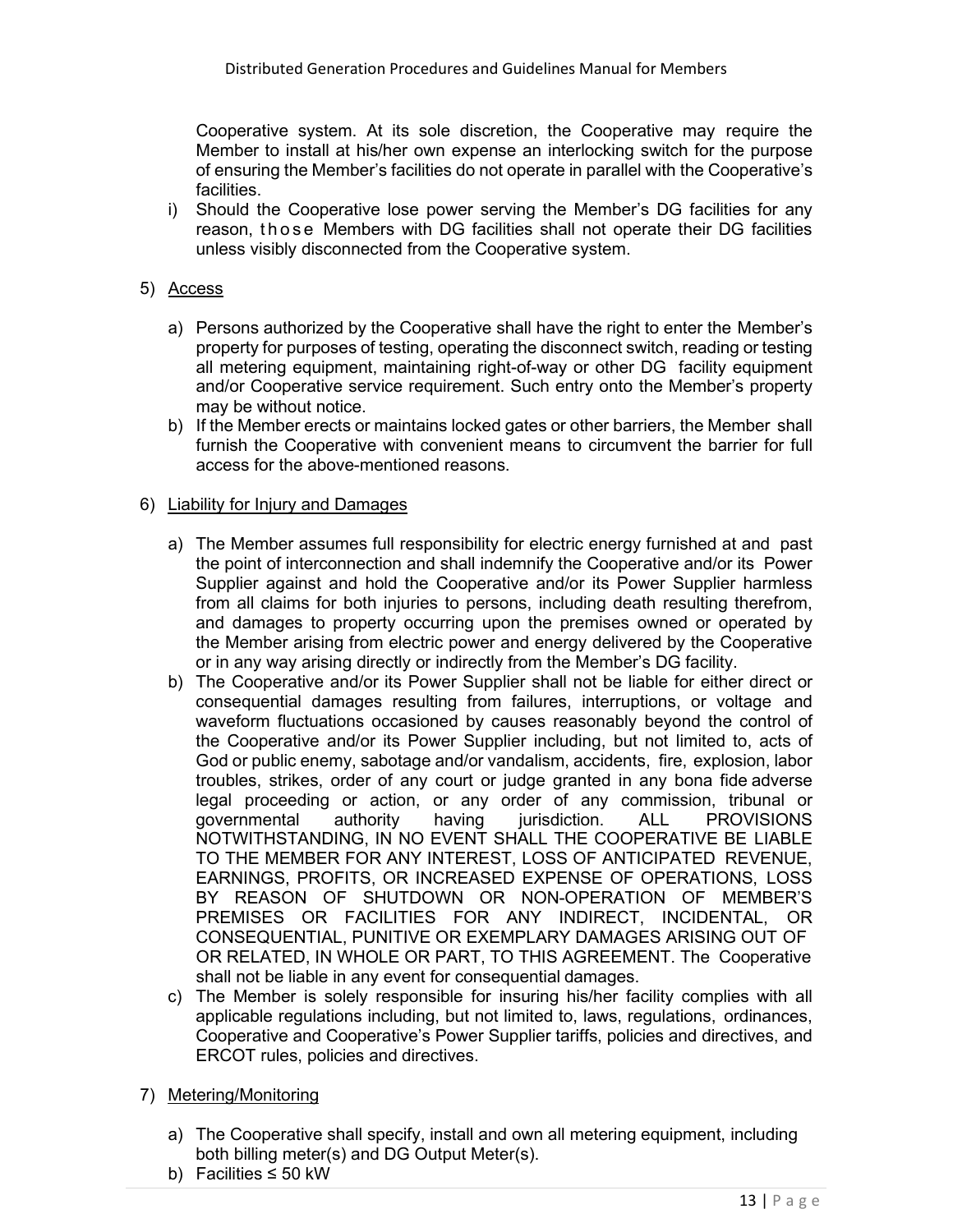The facility shall be net metered by one of the following methods, at the sole discretion of the Cooperative.

- (1) Installing a single billing meter which runs forward and backward, or
- (2) Installing two billing meters, each measuring the flow of energy in a single direction and netting the energy consumption between the two meters to determine the net monthly flow of energy.
- c) Facilities > 50 kW
	- (1) Power transfer at the point of interconnection will be measured by billing metering equipment as installed and specified at the sole discretion of the Cooperative.
	- (2) There shall be no net metering.
- d) For the DG Output Meter, Member shall provide a meter socket for the Cooperative to measure the full output of the DG facility.
- e) The meters shall be read at a time or times of month determined at the Cooperative's sole discretion for acquiring metering data. The Member shall provide the Cooperative an approved communications link at the Member's cost for this purpose if so requested by the Cooperative. The type of communications link and metering equipment measuring purchase of power by the Cooperative shall be installed and specified at the sole discretion of the Cooperative.
- f) The Cooperative may, at its sole discretion, require the Member to pay the Cooperative in advance for billing metering and monitoring equipment and installation expense.
- g) Meter testing shall follow the Cooperative's standard policy on metering testing and accuracy.
- h) At its sole discretion, the Cooperative may meter the facility at the primary or secondary level.

#### 8) Notice of Change in Installation

- a) The Member will notify the Cooperative in writing thirty (30) days in advance of making any change affecting the characteristics, performance, or protection of the DG facility.
- b) If any modification undertaken by the Member will create or has created conditions which may be unsafe or adversely affect the Cooperative system, the Member shall immediately correct such conditions or be subject to immediate disconnection from the Cooperative system.
- c) Any change in the operating characteristics of the DG facility including, but not limited to, size of generator, total facility capacity, nature of facility, fuel source, site change, hours of operation, or type used, requires notification to the Cooperative. Cooperative, at its sole discretion, shall determine if changes are significant and, if so, may require a new application process, including, but not limited to, application form, application fee, DG plan and DG plan review by the Cooperative.

#### 9) Testing and Record Keeping

a) The Member shall test all aspects of the protection systems up to and including tripping of the generator and interconnection point at start-up and thereafter as required. Testing will verify all protective set points and relay/breaker trip timing and shall include procedures to functionally test all protective elements of the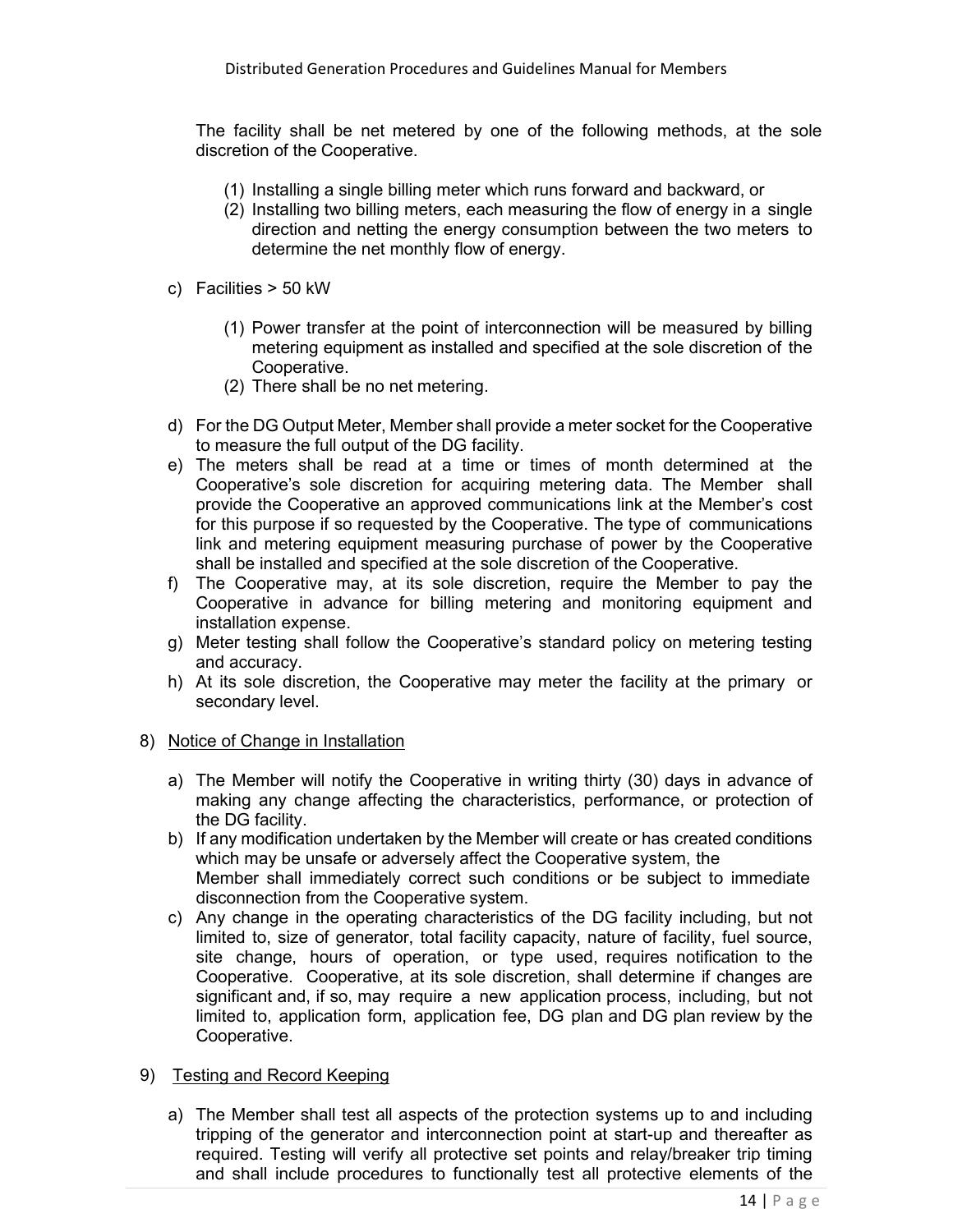system. The Cooperative may witness the testing.

- b) The Member shall maintain records of all maintenance activities, which the Cooperative may review, by request, at reasonable times and upon reasonable notice.
- c) For systems greater than 500 kW, a log and/or electronic record of generator operations shall be kept. At a minimum, the log or record shall include the date, generator time on, generator time off, and megawatt and megavar output. The Cooperative may review such logs or records, by request, at reasonable times and upon reasonable notice.

#### 10) Disconnection of Service

The Cooperative may, at its sole discretion, discontinue the interconnection of DG installations due to reasons such as safety concerns, reliability issues, power quality issues, breach of interconnection contract or any other issue deemed reasonable by the Cooperative.

#### 11) Compliance With Laws, Rules and Tariffs

The DG installation owned and installed by the Member shall be installed and operated subject to and in accordance with the terms and conditions set forth in the Cooperative's rules, regulations, bylaws, rates and tariffs, subject to amendment as needed, and, if applicable, approved by the Cooperative's board of directors, which are incorporated herein by reference, and in compliance with all applicable federal, state and local laws, regulations, zoning codes, building codes, safety rules, environmental restrictions, ordinances and regulations, including without limitation, Electric Reliability Council of Texas (ERCOT) Independent System Operator (ISO) directives and ERCOT guidelines, and in accordance with industry standard prudent engineering practices.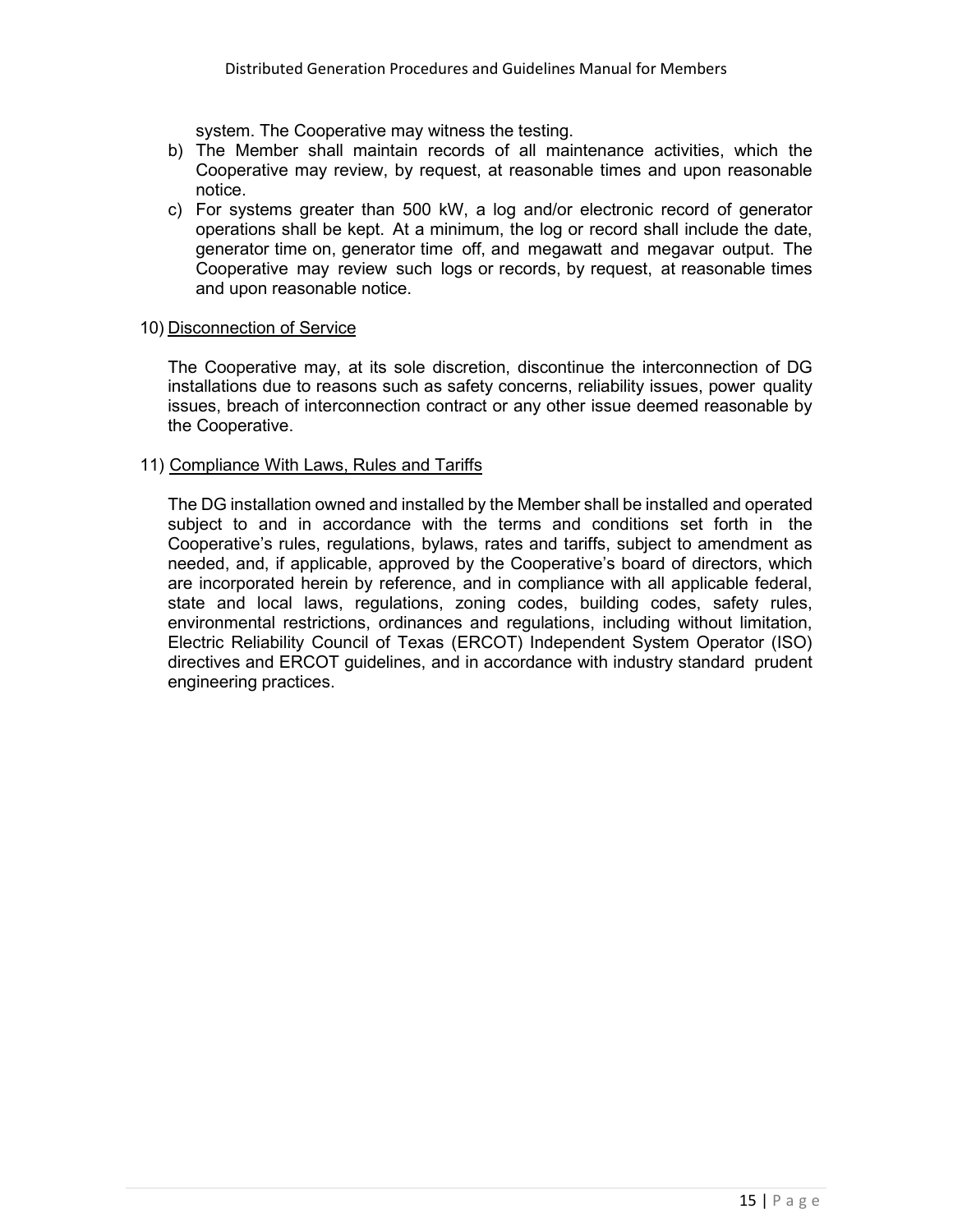## **EXHIBIT A**

# **CoServ Electric Application for Operation of Customer-Owned Generation**

**This application should be completed as soon as possible and returned to the Cooperative Customer Service representative in order to begin processing the request. See** *Distributed Generation Procedures and Guidelines Manual for Members* **for additional information.**

INFORMATION: *This application is used by the Cooperative to determine the required equipment configuration for the Customer interface. Every effort should be made to supply as much information as possible.*

#### INSTRUCTIONS:

All Renewable DG Systems with a Capacity of 50 kW or less: Complete Part 1, Part 2, and Part 4 of Application and return to Cooperative at address listed in Part 4 prior to installing DG equipment.

All Renewable DG Systems with a Capacity Larger than 50 kW and All Other Technologies: Complete all Parts of Application and return to Cooperative at address listed in Part 4 prior to installing DG equipment.

#### **PART 1 OWNER/APPLICANT INFORMATION**

|                                                                                                                                                                                                                                | City: City: County: County: State: Zip Code:                                                                                                                                                                                   |  |
|--------------------------------------------------------------------------------------------------------------------------------------------------------------------------------------------------------------------------------|--------------------------------------------------------------------------------------------------------------------------------------------------------------------------------------------------------------------------------|--|
|                                                                                                                                                                                                                                | Phone Number: National According Propresentative: Nepresentative: National According Propresentative:                                                                                                                          |  |
|                                                                                                                                                                                                                                |                                                                                                                                                                                                                                |  |
| <b>PROJECT DESIGN/ENGINEERING (as applicable)</b>                                                                                                                                                                              |                                                                                                                                                                                                                                |  |
|                                                                                                                                                                                                                                |                                                                                                                                                                                                                                |  |
| Mailing Address: University of the Mailing Address: University of the Mail Control of the Mail Control of the Mail Control of the Mail Control of the Mail Control of the Mail Control of the Mail Control of the Mail Control |                                                                                                                                                                                                                                |  |
|                                                                                                                                                                                                                                | City: City: County: County: County: County: Citate: Zip Code:                                                                                                                                                                  |  |
|                                                                                                                                                                                                                                | Phone Number: Representative: News Assembly Decision of the Contract of the Contract of the Contract of the Contract of the Contract of the Contract of the Contract of the Contract of the Contract of the Contract of the Co |  |
|                                                                                                                                                                                                                                | Email address: Note and the set of the set of the set of the set of the set of the set of the set of the set o                                                                                                                 |  |
| <b>ELECTRICAL CONTRACTOR (as applicable)</b>                                                                                                                                                                                   |                                                                                                                                                                                                                                |  |
| Company: <u>company:</u>                                                                                                                                                                                                       |                                                                                                                                                                                                                                |  |
|                                                                                                                                                                                                                                |                                                                                                                                                                                                                                |  |
|                                                                                                                                                                                                                                | County: County: State: Zip Code: County: State: Zip Code:                                                                                                                                                                      |  |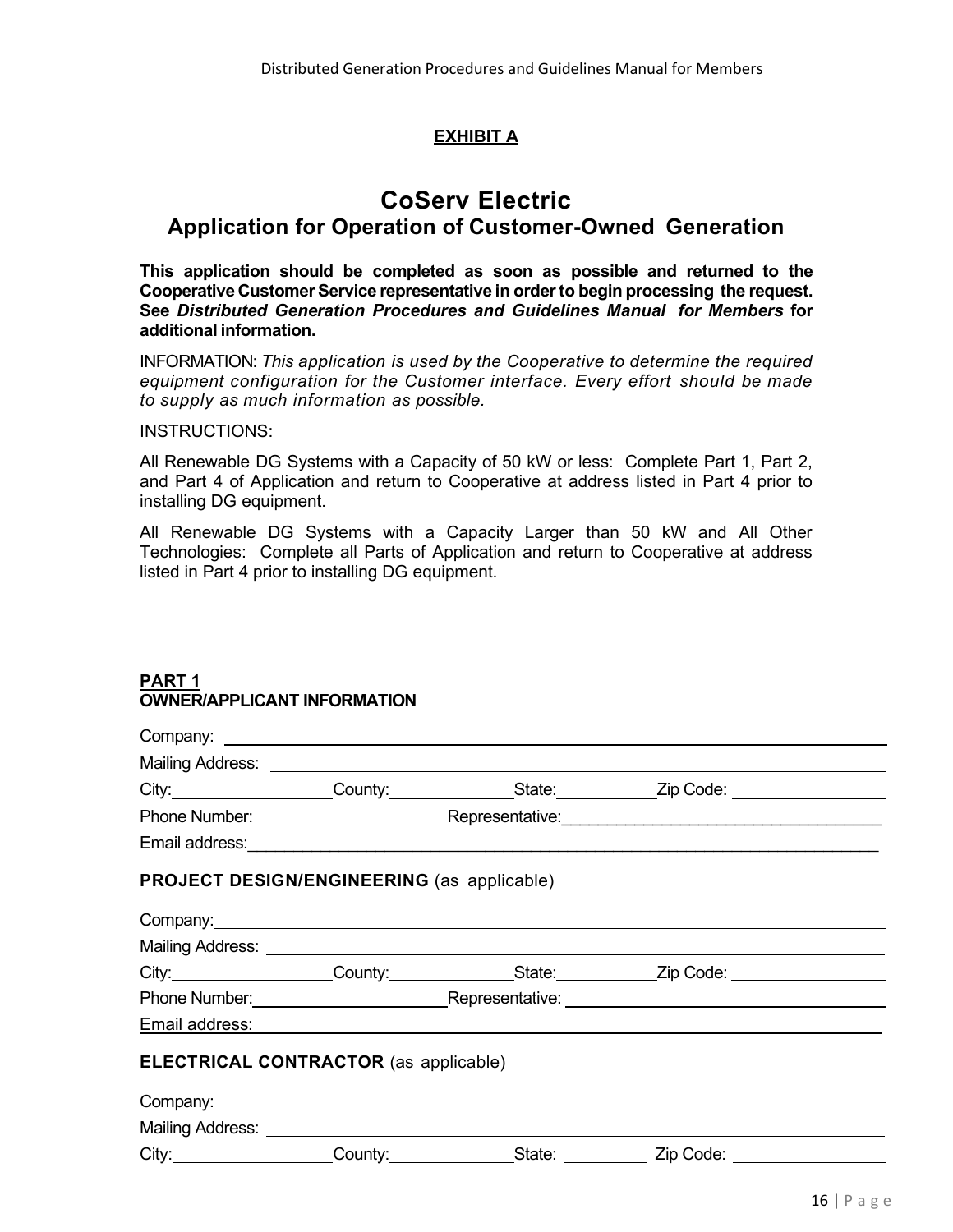|                                                                                                                                                                                                                                      |  | Phone Number: National American Representative: National American American Representative: |  |  |
|--------------------------------------------------------------------------------------------------------------------------------------------------------------------------------------------------------------------------------------|--|--------------------------------------------------------------------------------------------|--|--|
|                                                                                                                                                                                                                                      |  |                                                                                            |  |  |
|                                                                                                                                                                                                                                      |  |                                                                                            |  |  |
| <b>PART 2</b><br><b>CATEGORY OF DISTRIBUTED GENERATION FACILITY</b>                                                                                                                                                                  |  |                                                                                            |  |  |
| <b>CONNECTION LEVEL CATEGORY</b>                                                                                                                                                                                                     |  |                                                                                            |  |  |
|                                                                                                                                                                                                                                      |  |                                                                                            |  |  |
| Connected to the Cooperative's Power Supplier's System__________________________                                                                                                                                                     |  |                                                                                            |  |  |
|                                                                                                                                                                                                                                      |  |                                                                                            |  |  |
| <b>POWER EXPORT CATEGORY</b>                                                                                                                                                                                                         |  |                                                                                            |  |  |
| <b>Mode of Operation</b>                                                                                                                                                                                                             |  |                                                                                            |  |  |
|                                                                                                                                                                                                                                      |  | Parallel with No Power                                                                     |  |  |
|                                                                                                                                                                                                                                      |  |                                                                                            |  |  |
| Parallel for Both Consumption                                                                                                                                                                                                        |  |                                                                                            |  |  |
| and Export________________________                                                                                                                                                                                                   |  | Parallel for Export Only Parallel for Export Only                                          |  |  |
|                                                                                                                                                                                                                                      |  |                                                                                            |  |  |
| <b>QUALIFYING OR NON-QUALIFYING CATEGORY</b>                                                                                                                                                                                         |  |                                                                                            |  |  |
|                                                                                                                                                                                                                                      |  |                                                                                            |  |  |
| Qualifying (Renewable, Biomass, Waste, or                                                                                                                                                                                            |  |                                                                                            |  |  |
|                                                                                                                                                                                                                                      |  |                                                                                            |  |  |
|                                                                                                                                                                                                                                      |  |                                                                                            |  |  |
| SIZE CATEGORY AND ESTIMATED LOAD INFORMATION                                                                                                                                                                                         |  |                                                                                            |  |  |
| The following information will be used to help properly design the Cooperative customer<br>interconnection. This information is not intended as a commitment or contract for billing<br>purposes.                                    |  |                                                                                            |  |  |
| Total DG Output_______(kW) (specify AC or DC)                                                                                                                                                                                        |  | Total Site Load (kW)                                                                       |  |  |
| <b>FUEL AND TECHNOLOGY TYPE OF GENERATOR</b>                                                                                                                                                                                         |  |                                                                                            |  |  |
| Solar Photovoltaic Solar Photovoltaic Solar Photovoltaic Solar Photovoltaic Solar Photovoltaic Solar Photovoltaic Solar Photovoltaic Solar Photovoltaic Solar Photovoltaic  Solar Photovoltaic   The Solar Photovoltaic              |  | Solar, Non-Photovoltaic                                                                    |  |  |
| Wind-turbine ___________________                                                                                                                                                                                                     |  | Natural Gas / Engine                                                                       |  |  |
| Natural Gas / Microturbine ______                                                                                                                                                                                                    |  | Diesel / Engine ______________                                                             |  |  |
| Gasoline / Engine _____________                                                                                                                                                                                                      |  | Landfill Gas / Engine ________                                                             |  |  |
| Landfill Gas / Other <b>Constanting Constanting Constanting Constanting Constanting Constanting Constanting Constanting Constanting Constanting Constanting Constanting Constanting Constanting Constanting Constanting Constant</b> |  | Other Fuel _____________________                                                           |  |  |
| Standby or Portable Generator (please specify fuel type) _______________________                                                                                                                                                     |  |                                                                                            |  |  |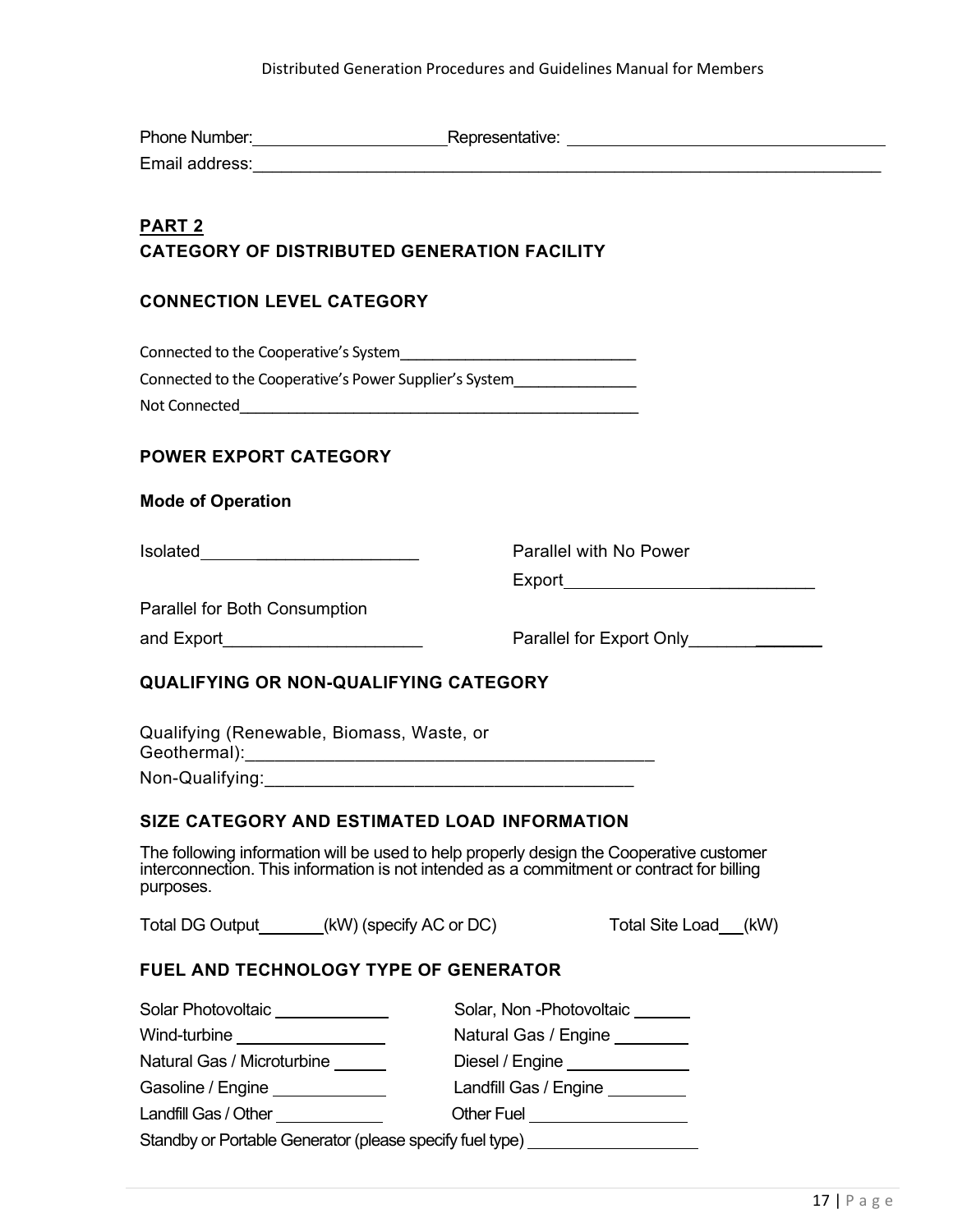## **DESCRIPTION OF PROPOSED INSTALLATION AND OPERATION**

Give a general description of the proposed installation, including when you plan to operate the generator.

# **PART 3 EQUIPMENT INFORMATION AND SPECIFCATIONS**

(Complete all applicable items. Copy this page as required for additional generators.)

### **SYNCHRONOUS GENERATOR DATA**

| Unit Number: Total number of units with listed specifications on site: |                                                                                  |          |  |  |
|------------------------------------------------------------------------|----------------------------------------------------------------------------------|----------|--|--|
| Manufacturer: _______________________                                  |                                                                                  |          |  |  |
|                                                                        | Type / Model No.: ___________________________Date of manufacture: ______________ |          |  |  |
| Serial Number (each): _____________                                    |                                                                                  |          |  |  |
|                                                                        |                                                                                  |          |  |  |
|                                                                        |                                                                                  |          |  |  |
|                                                                        |                                                                                  |          |  |  |
| Rated Power Factor (%): Rated Voltage (Volts) Rated Amperes: _____     |                                                                                  |          |  |  |
| Field Volts: Field Amps: Motoring power (kW):                          |                                                                                  |          |  |  |
|                                                                        |                                                                                  |          |  |  |
|                                                                        |                                                                                  |          |  |  |
|                                                                        |                                                                                  | KVA base |  |  |
|                                                                        |                                                                                  |          |  |  |
|                                                                        |                                                                                  |          |  |  |
|                                                                        |                                                                                  |          |  |  |
| Neutral Grounding Resistor (if applicable):                            |                                                                                  |          |  |  |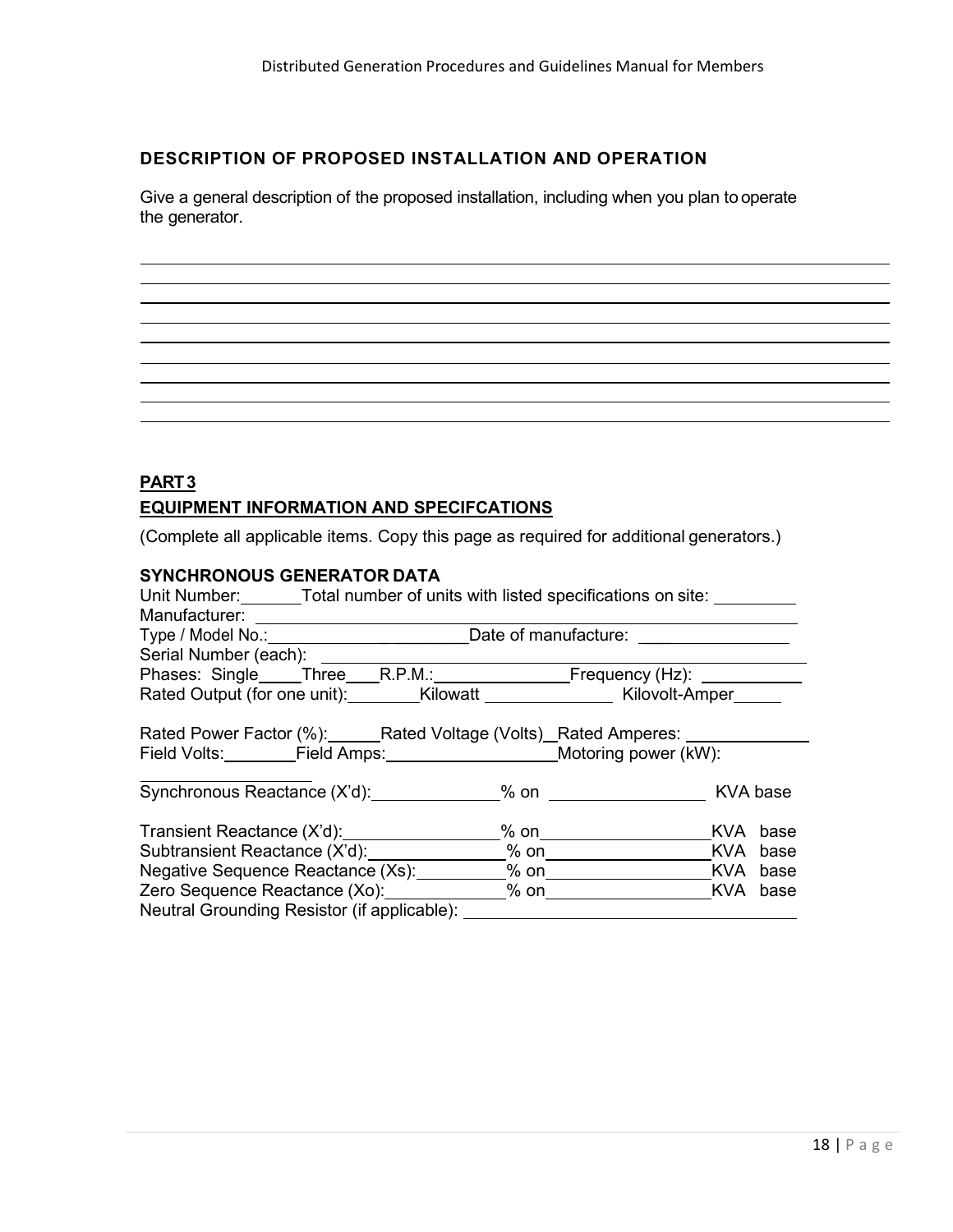#### Distributed Generation Procedures and Guidelines Manual for Members

| <b>INDUCTION GENERATOR DATA</b>                                                                                                                                                                                                                                                                   |                                                                                                                                                                                                                                                                                                                                |  |
|---------------------------------------------------------------------------------------------------------------------------------------------------------------------------------------------------------------------------------------------------------------------------------------------------|--------------------------------------------------------------------------------------------------------------------------------------------------------------------------------------------------------------------------------------------------------------------------------------------------------------------------------|--|
|                                                                                                                                                                                                                                                                                                   |                                                                                                                                                                                                                                                                                                                                |  |
|                                                                                                                                                                                                                                                                                                   |                                                                                                                                                                                                                                                                                                                                |  |
|                                                                                                                                                                                                                                                                                                   | Magnetizing Reactance (Xm): chms Short Circuit Reactance (Xd"): chms                                                                                                                                                                                                                                                           |  |
|                                                                                                                                                                                                                                                                                                   |                                                                                                                                                                                                                                                                                                                                |  |
|                                                                                                                                                                                                                                                                                                   |                                                                                                                                                                                                                                                                                                                                |  |
|                                                                                                                                                                                                                                                                                                   | Reactive Power Required: Vars (no load), Vars __________ (full load)                                                                                                                                                                                                                                                           |  |
|                                                                                                                                                                                                                                                                                                   |                                                                                                                                                                                                                                                                                                                                |  |
|                                                                                                                                                                                                                                                                                                   |                                                                                                                                                                                                                                                                                                                                |  |
|                                                                                                                                                                                                                                                                                                   |                                                                                                                                                                                                                                                                                                                                |  |
| <b>PRIME MOVER</b> (Complete all applicable items)                                                                                                                                                                                                                                                |                                                                                                                                                                                                                                                                                                                                |  |
|                                                                                                                                                                                                                                                                                                   |                                                                                                                                                                                                                                                                                                                                |  |
| Manufacturer: ____________________                                                                                                                                                                                                                                                                |                                                                                                                                                                                                                                                                                                                                |  |
|                                                                                                                                                                                                                                                                                                   | Serial Number: _______________________Date of manufacturer: ______________________<br>H.P. Rates:_______H.P. Max.:________Inertia Constant:_________________________Ib.-ft <sup>2</sup>                                                                                                                                        |  |
|                                                                                                                                                                                                                                                                                                   |                                                                                                                                                                                                                                                                                                                                |  |
|                                                                                                                                                                                                                                                                                                   |                                                                                                                                                                                                                                                                                                                                |  |
| <b>GENERATOR TRANSFORMER (Complete all applicable items)</b><br>TRANSFORMER (between generator and utility system)<br>Serial Number: _______<br>High Voltage: _____KV, Connection:<br>Transformer Resistance (R): ______                                                                          | Generator unit number: ___________Date of manufacturer: ________________________<br>delta wye, Neutral solidly grounded? _______<br>Low Voltage: KV, Connection: delta wye, Neutral solidly grounded? _____<br>Neutral Grounding Resistor (if applicable: \\sqrtdgs\\sqrtdgs\sqrtdgs\sqrtdgs\sqrtdgs\sqrtdgs\sqrtdgs\sqrtdgs\s |  |
| <b>INVERTER DATA</b> (if applicable)<br>Manufacturer:_______________________________Model: _____________________________<br>Rate Power Factor (%):  Rated Voltage (Volts):  Rated Amperes: _________________<br>Inverter Type (ferroresonant, step, pulse-width modulation, etc.): ______________ |                                                                                                                                                                                                                                                                                                                                |  |